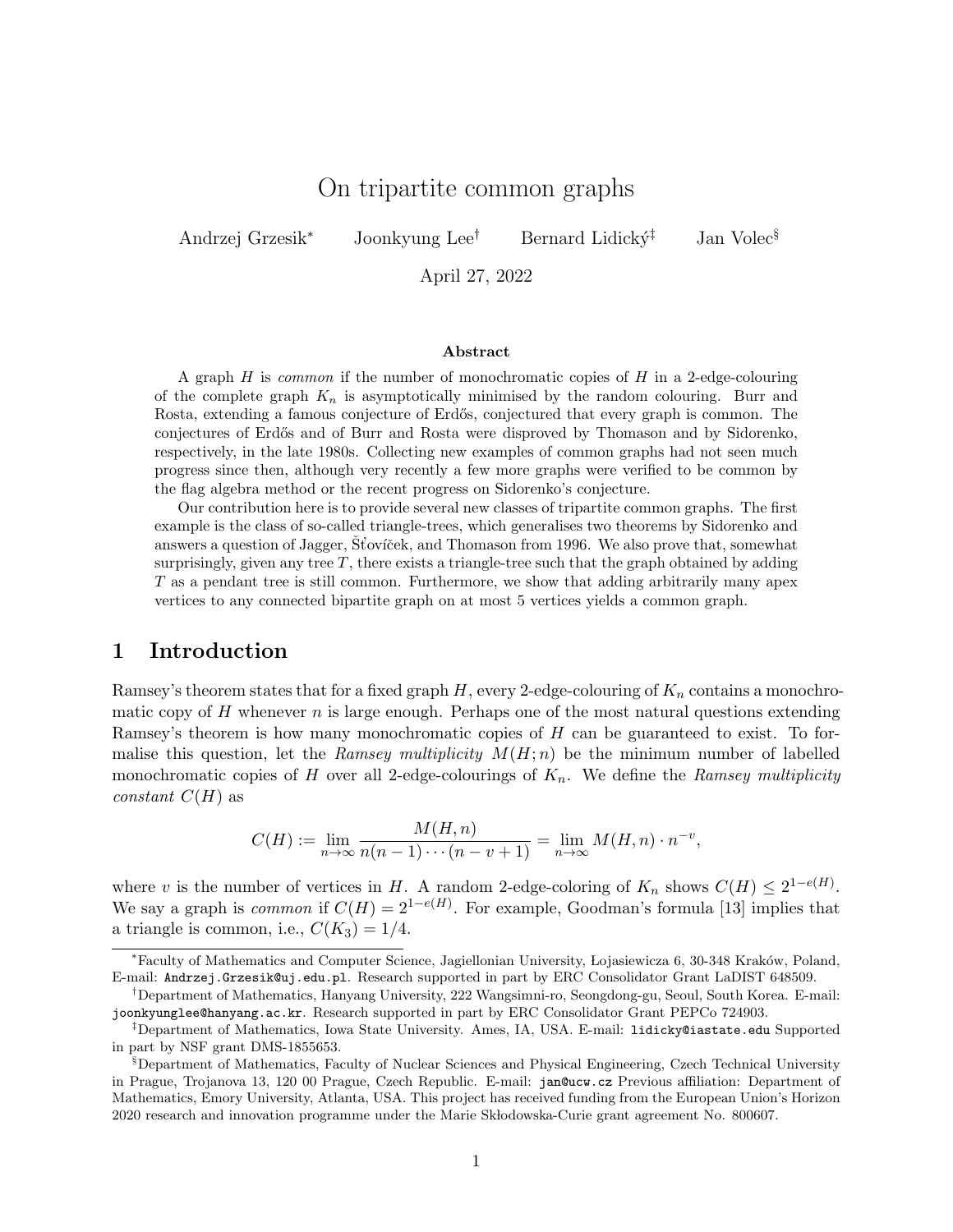

<span id="page-1-0"></span>Figure 1: Examples of a triangle-vertex-tree, triangle-edge-tree, and triangle-tree.

In 1962, Erdős [\[8\]](#page-14-1) conjectured that every complete graph  $K_t$  is common. This was later generalised by Burr and Rosta  $[4]$ , who conjectured that in fact every graph H is common. In the late 1980s, both conjectures were disproved. Sidorenko [\[25\]](#page-15-0) proved that a triangle plus a pendant edge is an uncommon graph, and Thomason [\[30\]](#page-15-1) proved that  $K_t$  is uncommon for  $t \geq 4$ .

Since then more examples of uncommon graphs have been found. For instance, Jagger, Stovicek and Thomason [\[16\]](#page-15-2) proved that every graph containing  $K_4$  as a subgraph is uncommon, and Fox [\[11\]](#page-14-3) proved that  $C(H)$  can be exponentially smaller than the commonality bound  $2^{1-e(H)}$ .

Despite many results on the topic, the full classification of common graphs is still a wide open problem. All known examples of bipartite common graphs connect with progress on Sidorenko's conjecture [\[26\]](#page-15-3), since the conjecture implies that every bipartite graph is common. The converse is also an open question — does every bipartite common graph satisfies Sidorenko's conjecture? Very recently it was shown [\[17\]](#page-15-4) that a bipartite graph satisfies Sidorenko's conjecture if and only if it is common in any multi-colour sense. There has been some progress on Sidorenko's conjecture (see, for example, [\[7\]](#page-14-4) and references therein) but the full conjecture remains open.

There are not many non-bipartite graphs known to be common. For example, one of the earliest applications of the flag algebra method established that the 5-wheel is common [\[15\]](#page-15-5). In case of tripartite graphs, a few more examples have been collected, e.g., odd cycles [\[25\]](#page-15-0) and even wheels [\[16,](#page-15-2) [27\]](#page-15-6).

Two examples of general classes of non-bipartite common graphs are triangle-vertex-trees and triangle-edge-trees, obtained by Sidorenko [\[27\]](#page-15-6) and reproved by Jagger, Stovíček, and Thoma-son [\[16\]](#page-15-2). These can be described recursively. A single triangle is a *triangle-tree* and one may obtain a triangle-tree by identifying a single vertex or an edge of a new triangle with a vertex or an edge, respectively, in a triangle-tree. A triangle-tree is a triangle-vertex-tree (resp. triangle-edge-tree) if it is obtained by identifying only vertices (resp. edges). See Figure [1](#page-1-0) for examples.

Jagger, Stoviček and Thomason [\[16\]](#page-15-2) asked whether tree-like structures other than trianglevertex (or triangle-edge) trees formed from triangles are common. In particular, they asked if the triangle-tree formed by three triangles, as described in Figure [2,](#page-1-1) is common. We ultimately answer these questions.



<span id="page-1-1"></span>Figure 2: A triangle-tree suggested by Jagger,  $\overline{S}$ toviček and Thomason [\[16\]](#page-15-2).

<span id="page-1-2"></span>Theorem 1.1. Every triangle-tree is common.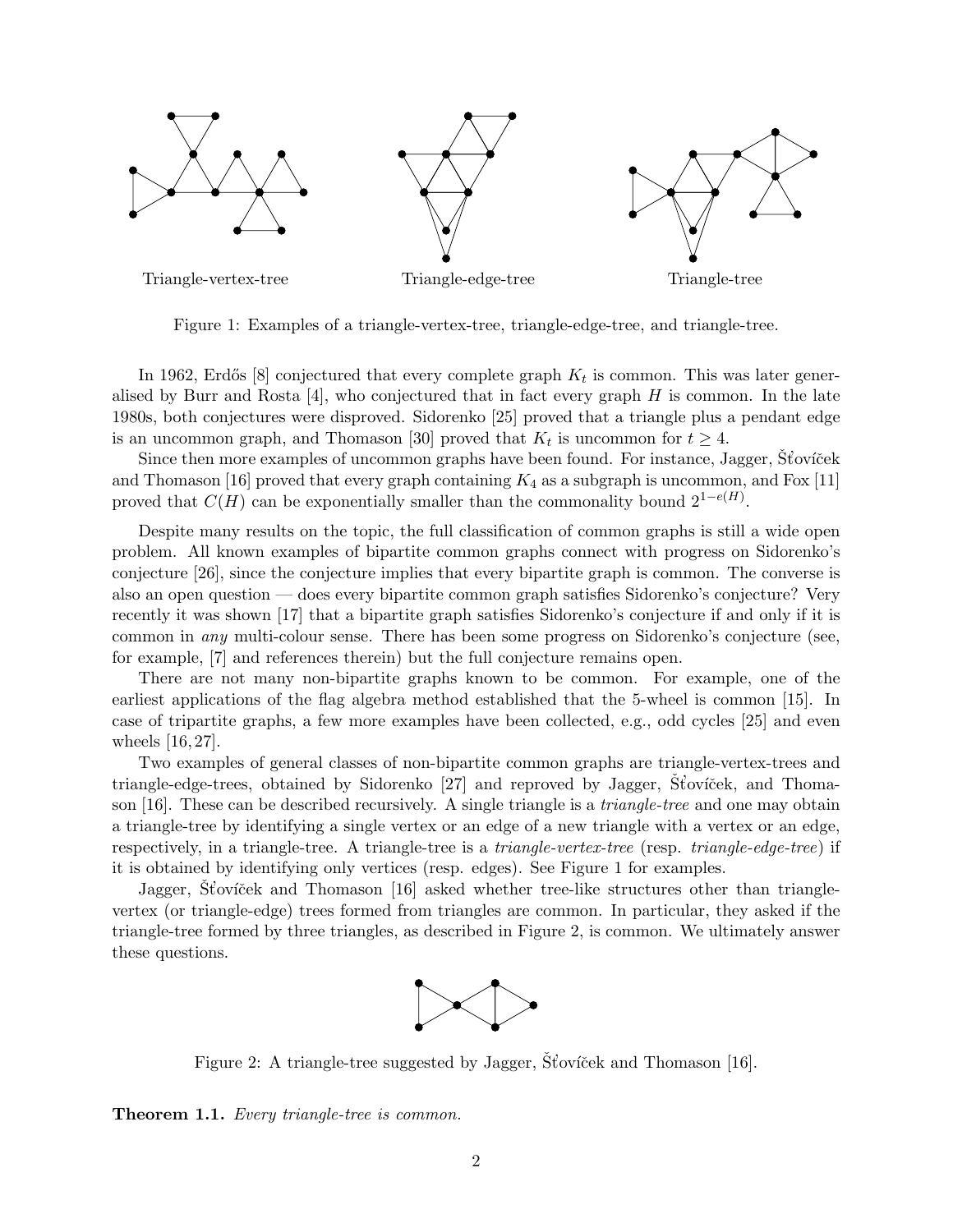Non-bipartite graphs are more likely to be uncommon than bipartite graphs in many ways. Firstly, no examples of bipartite uncommon graphs, which would disprove Sidorenko's conjecture, are known. Additionally, Fox [\[11,](#page-14-3) Lemma 2.1] observed that any graph with chromatic number at least four and small enough average degree is always uncommon. And most importantly, there is a well-known strategy [\[16,](#page-15-2) Theorem 4] to produce non-bipartite uncommon graphs. That is, by adding a (possibly large) pendant tree, e.g., a long path, to a non-bipartite graph. Sidorenko's counterexample, the triangle plus a pendant edge, for the Burr–Rosta conjecture can be seen as one of the earliest examples of this kind.

Our second result states that for some tripartite graphs this strategy of adding a pendant tree fails when adding a small pendant tree. In other words, there are tripartite graphs that are 'robustly common' in the sense that adding any tree of bounded size does not break their commonality. For a tree T and a graph H, let  $T * u$  H be the graph obtained by identifying  $u \in V(T)$  and  $v \in V(H)$ .

<span id="page-2-1"></span>**Theorem 1.2.** Let t be a positive integer. If H is a triangle-tree with  $2e(H) - 3v(H) + 3 \ge t$  then  $T *_{u}^{v} H$  is common for every choice of tree T with  $e(T) \leq t$ ,  $u \in V(T)$ , and  $v \in V(H)$ .

Julia Wolf, during her plenary talk at the Canadian Discrete and Algorithmic Mathematics Conference in 2017 on the results from [\[24\]](#page-15-7), prompted to complete the list of connected common graphs on five vertices; Figure [3](#page-2-0) depicts the four graphs that had an unknown status at the time of her talk.



<span id="page-2-0"></span>Figure 3: Wolf's list of 5-vertex connected graphs that were not known to be (un)common in 2017.

Theorem [1.2](#page-2-1) proves that  $H_1$  and  $H_2$  are common. The graph  $H_3$  was proven to be common in an RSI project at MIT [\[21\]](#page-15-8) using flag algebras. Another flag algebra application shows that  $H_4$ is common; in the Appendix, we give a proof that both  $H_3$  and  $H_4$  are common. This completely resolves Wolf's question.

Analogous applications of flag algebras allow us to show that also various 4-chromatic graphs are common. Specifically, we prove that the 7-wheel as well as all the connected 7-vertex  $K_4$ -free non-3-colourable graphs are common; see Figure [4](#page-2-2) for their complete list. Note that the only previously known examples of non-3-colorable graphs were the 5-wheel or graphs constructed from gluing copies of the 5-wheel. We suspect that all the odd wheels except  $K_4$  are common, although the plain flag algebra approach for the 9-wheel is already beyond our computational capacity.



<span id="page-2-2"></span>Figure 4: The 7-wheel and all connected non-3-colourable common graphs on 7 vertices.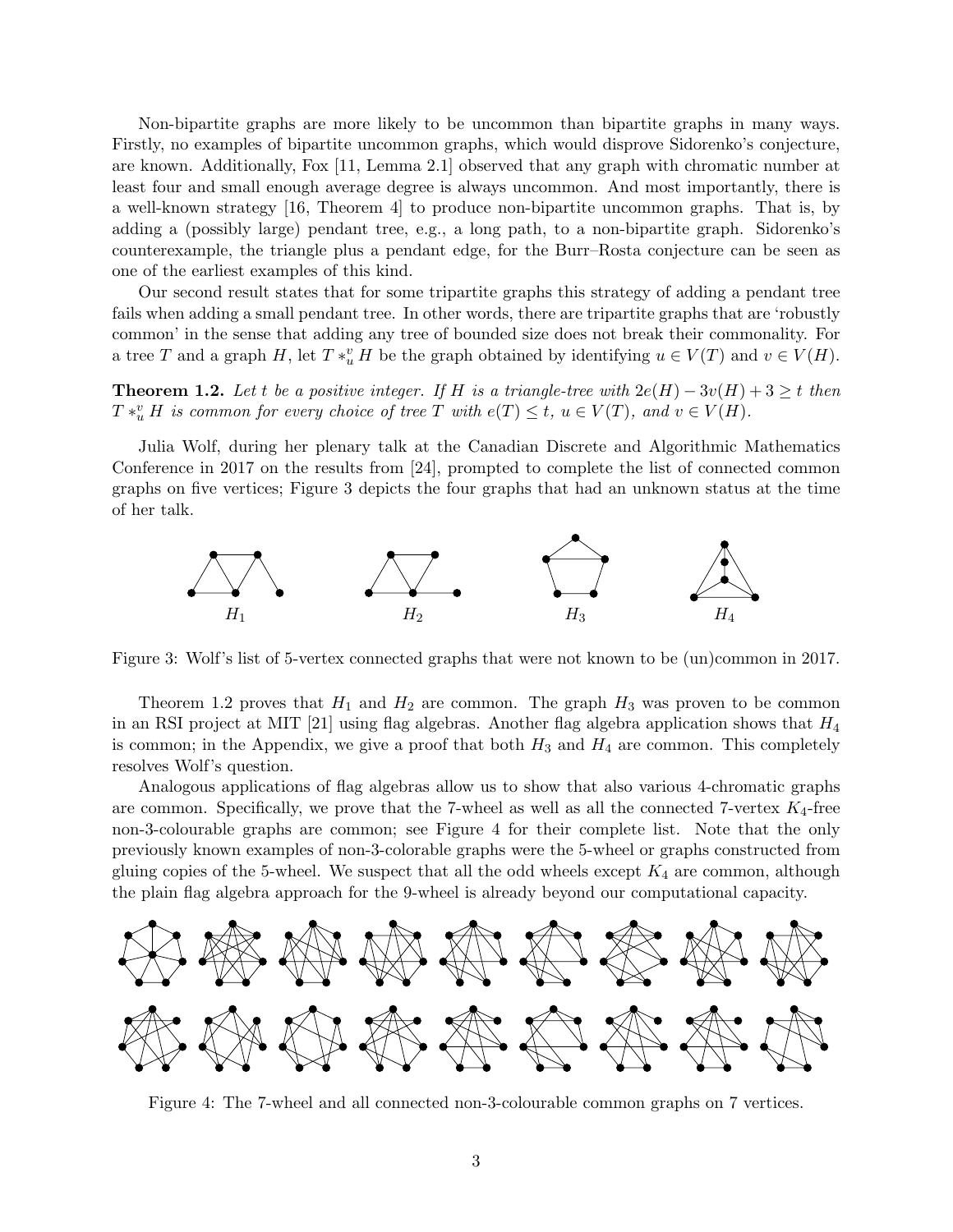Another interesting class of tripartite common graphs was obtained by Sidorenko [\[27\]](#page-15-6). If a connected bipartite graph  $H$  satisfies Sidorenko's conjecture, then adding an *apex* vertex  $v$ , i.e., adding all the edges between the new vertex  $v$  and each vertex of  $H$ , gives a tripartite common graph. We conjecture that adding more apex vertices still produces common graphs. For a graph H and a positive integer a, let  $H^{+a}$  be the graph obtained from H by adding a additional vertices, each new vertex fully connected to  $H$  and not connected to any other new vertex.

Conjecture 1.3. If a connected bipartite graph H satisfies Sidorenko's conjecture, then for every positive integer a the graph  $H^{+a}$  is common. In particular, every complete tripartite graph  $K_{r,s,t}$  is common.

We verify this conjecture for all connected bipartite graphs  $H$  on at most 5 vertices, so, in particular, the complete tripartite graphs  $K_{2,2,a}$  and  $K_{2,3,a}$  are common for every  $a \geq 1$ .

<span id="page-3-0"></span>Theorem 1.4. For every connected bipartite graph H on at most 5 vertices and positive integer a the graph  $H^{+a}$  is common.

The proof of Theorem [1.4](#page-3-0) relies on the computer-assisted flag algebra method, but we also give a computer-free proof for some cases. In particular, we prove without using computers that the octahedron graph, i.e.,  $C_4^{+2} = K_{2,2,2}$ , is common, and generalise it to the so-called beachball graphs  $C_{2k}^{+2}$  $\chi_{2k}^{+2}$  for every  $k \geq 2$  (see Theorem [4.3\)](#page-10-0).

## 2 Preliminaries

A *graph homomorphism* from a graph  $H$  to a graph  $G$  is a vertex map that preserves adjacency. Let Hom $(H, G)$  denote the set of all homomorphisms from H to G and let  $t_H(G)$  be the probability that a uniform random mapping from H to G is a homomorphism. i.e.,  $t_H(G) = \frac{|\text{Hom}(H,G)|}{v(G)^{v(H)}}$ .

The graph homomorphism density  $t_H(G)$  naturally extends to weighted graphs and their limit object graphons, i.e., measurable symmetric functions  $W : [0, 1]^2 \rightarrow [0, 1]$ . We define

$$
t_H(W) := \mathbb{E}\left(\prod_{uv \in E(H)} W(x_u, x_v)\right),\,
$$

where E denotes the integration with respect to the Lebesgue measure on  $[0,1]^{v(H)}$ . One may see that the original definition of  $t_H(G)$  corresponds to the case  $W = W_G$ , where  $W_G$  is the block 0-1 graphon constructed by the adjacency matrix of  $G$ . As nonnegativity of  $W$  is unnecessary for the definition, we shall also use  $t_H(U) := \mathbb{E} \left( \prod_{uv \in E(H)} U(x_u, x_v) \right)$  for signed graphons U, i.e., measurable symmetric functions  $U: [0, 1]^2 \rightarrow [-1, 1]$ .

Given a graphon  $W$ , a  $W$ -random graph of order n is a graph obtained from  $W$  by sampling n points from [0, 1] independently and uniformly at random, associating each point with one of the n vertices, and joining two vertices  $x, y \in [0, 1]$  by an edge with probability  $W(x, y)$ . It can be proven (see, for example, [\[19\]](#page-15-9)) that if  $G_n$  is a W-random graph on n vertices, then for every graph H the homomorphism density  $t_H(G_n)$  converges to  $t_H(W)$  with probability one.

The number of monochromatic copies of a graph  $H$  in any 2-edge-colouring of a complete graph can be viewed as the number of copies of  $H$  in the graph formed by edges in the first color summed up with the number of copies of  $H$  in its complement. Similarly, the density of monochromatic (labelled) copies of  $H$  in a 2-edge-colouring can be rewritten as

$$
m_H(W) := t_H(W) + t_H(1 - W).
$$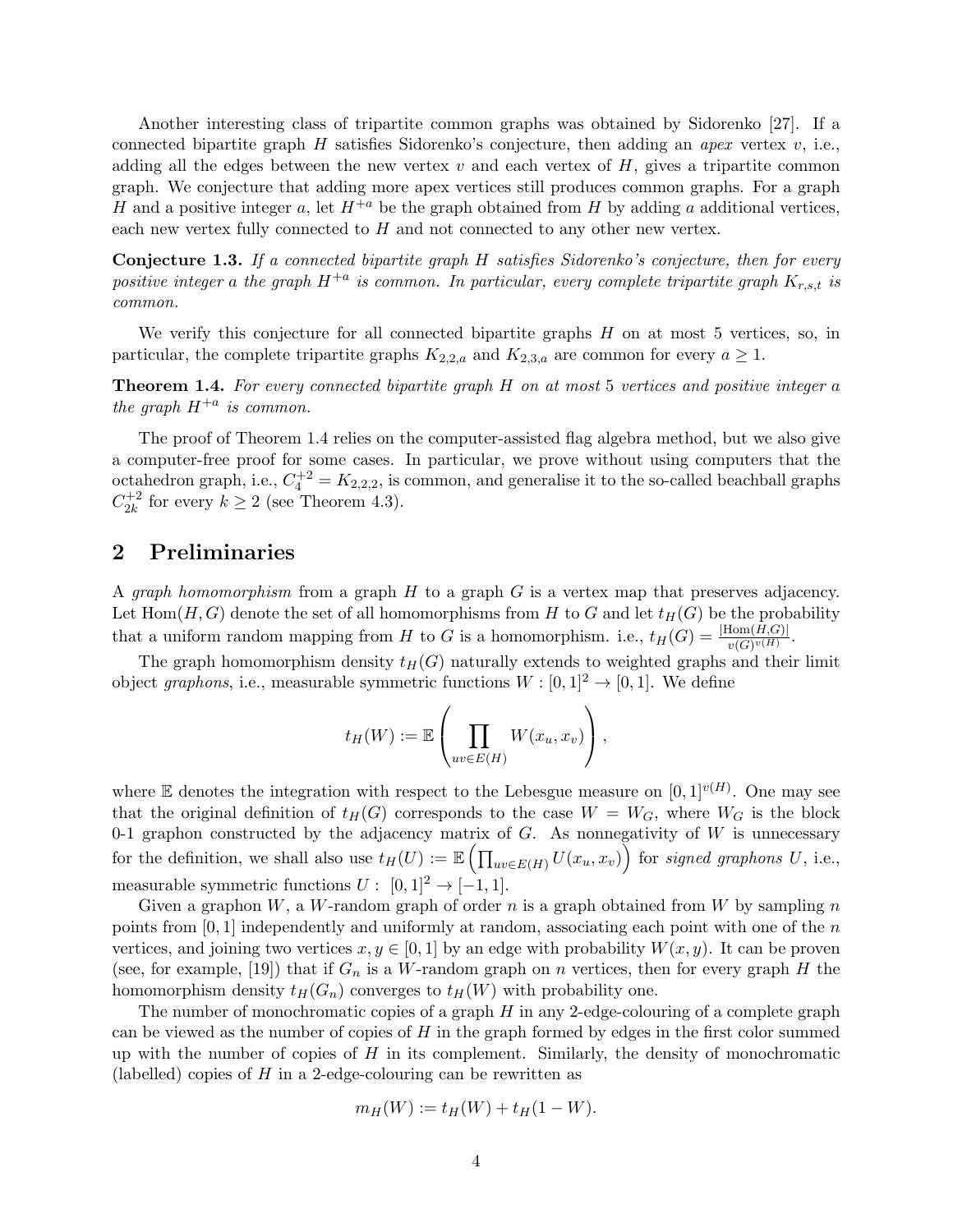Note that  $m_H(W) = m_H(1-W)$  and  $C(H) = \min_W m_H(W)$ , where the minimum is taken over all graphons W. Indeed, the minimum exists by the compactness of the space of graphon under the cut norms and the latter follows from considering the W-random graphs explained in the previous paragraph. Thus, a graph H is common if and only if  $m_H(W) \geq 2^{1-e(H)}$  for each graphon W.

Let  $\mathcal{E}(H)$  be the family of subgraphs of H with even number of edges and let  $\mathcal{E}_+(H)$  be the collection of nonempty graphs in  $\mathcal{E}(H)$ . Then, with  $U := 2W - 1$ ,

$$
m_H(W) = t_H\left(\frac{1+U}{2}\right) + t_H\left(\frac{1-U}{2}\right)
$$
  
=  $2^{1-e(H)}\sum_{F \in \mathcal{E}(H)} t_F(U) = 2^{1-e(H)}\left(1 + \sum_{F \in \mathcal{E}_+(H)} t_F(U)\right).$  (1)

Hence, H is common if and only if  $\sum_{F \in \mathcal{E}_+(H)} t_F(U) \geq 0$  for every signed graphon U.

An immediate consequence of this expansion is a well-known formula by Goodman [\[13\]](#page-14-0).

<span id="page-4-3"></span>**Lemma 2.1** (Goodman's formula). For every graphon W,  $m_{K_3}(W) = \frac{3}{2}m_{K_{1,2}}(W) - \frac{1}{2}$  $\frac{1}{2}$ . *Proof.* By [\(1\)](#page-4-0),  $m_{K_3}(W) = \frac{3}{4} t_{K_{1,2}}(U) + \frac{1}{4}$  and  $m_{K_{1,2}}(W) = \frac{1}{2} t_{K_{1,2}}(U) + \frac{1}{2}$ .  $\Box$ 

The following is an easy consequence of Hölder's inequality, which will be repeatedly used.

<span id="page-4-2"></span>**Lemma 2.2.** Let H, F, and J be graphs, W a graphon, and k and  $\ell$  positive integers with  $\ell \geq k$ . If

$$
t_H(W) \ge \frac{t_J(W)^{\ell}}{t_F(W)^{k-1}}
$$
 and  $t_H(1-W) \ge \frac{t_J(1-W)^{\ell}}{t_F(1-W)^{k-1}}$ ,

then

<span id="page-4-0"></span>
$$
m_H(W) \ge 2^{k-\ell} \frac{m_J(W)^{\ell}}{m_F(W)^{k-1}}.
$$

*Proof.* We use Hölder's inequality of the form

$$
\prod_{i=1}^{k} \int f_i(x)^k dx \ge \left( \int \prod_{i=1}^{k} f_i(x) dx \right)^k
$$

for nonnegative functions  $f_i$ . Let the integration be the sum of two terms. Then

<span id="page-4-1"></span>
$$
\prod_{i=1}^{k} (a_i^k + b_i^k) \ge \left(\prod_{i=1}^{k} a_i + \prod_{j=1}^{k} b_j\right)^k
$$
\n(2)

for nonnegative numbers  $a_i$  and  $b_j$ , it follows that

$$
m_H(W) = t_H(W) + t_H(1 - W) \ge \frac{t_J(W)^{\ell}}{t_F(W)^{k-1}} + \frac{t_J(1 - W)^{\ell}}{t_F(1 - W)^{k-1}}
$$
  
= 
$$
\left(\frac{t_J(W)^{\ell}}{t_F(W)^{k-1}} + \frac{t_J(1 - W)^{\ell}}{t_F(1 - W)^{k-1}}\right) \left(t_F(W) + t_F(1 - W)\right)^{k-1} m_F(W)^{-k+1}
$$
  

$$
\geq 2 \left(t_J(W)^{\frac{\ell}{k}} + t_J(1 - W)^{\frac{\ell}{k}}\right)^k m_F(W)^{-k+1}
$$
  

$$
\geq 2^{k-\ell} \frac{m_J(W)^{\ell}}{m_F(W)^{k-1}}.
$$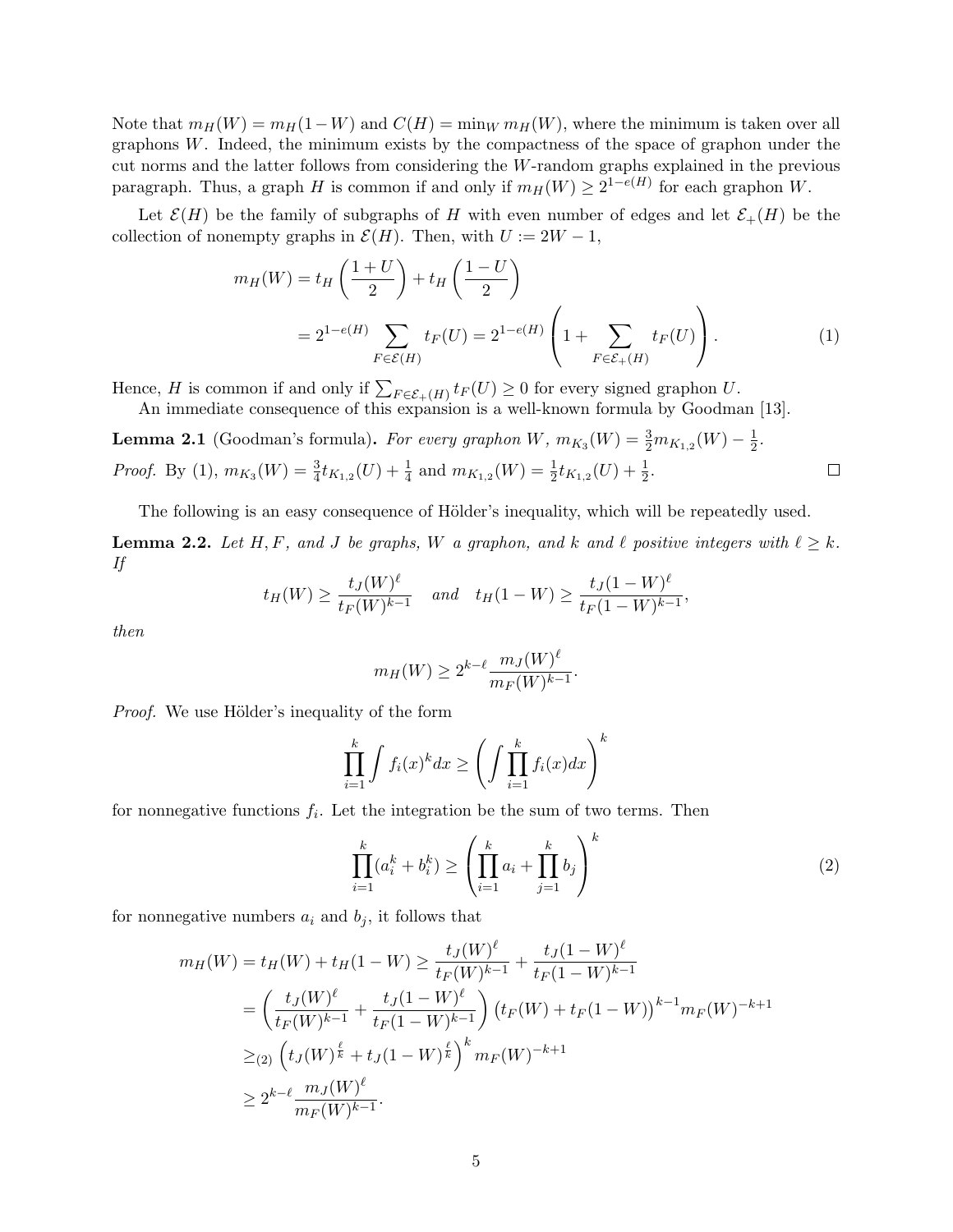Indeed, the first inequality is Hölder's inequality [\(2\)](#page-4-1) and the second follows from convexity of the function  $f(z) = z^{\ell/k}$ , as  $\ell \geq k$ .  $\Box$ 

For the proof of Theorem [1.2,](#page-2-1) we take an information-theoretic approach. We state the following fact about entropy without proof and refer the reader to [\[1\]](#page-14-5) for more detailed information on entropy and conditional entropy.

<span id="page-5-1"></span>**Lemma 2.3.** Let X be a random variable taking values in a set S and let  $\mathbb{H}(X)$  be the entropy of X. Then  $\mathbb{H}(X) \leq \log |S|$ .

#### 3 Triangle-trees

To describe triangle-trees, it is convenient to use the notion of tree decompositions, introduced by Halin [\[14\]](#page-14-6) and developed by Robertson and Seymour [\[23\]](#page-15-10).

**Definition 3.1.** A tree-decomposition of a graph H is a pair  $(F, \mathcal{T})$  consisting of a family F of vertex-subsets of H and a tree  $\mathcal T$  with  $V(\mathcal T) = \mathcal F$  such that

- 1.  $\bigcup_{X \in \mathcal{F}} X = V(H),$
- 2. for each  $e \in E(H)$ , there exists a set  $X \in \mathcal{F}$  such that X contains e, and
- 3. for  $X, Y, Z \in \mathcal{F}, X \cap Y \subseteq Z$  whenever Z lies on the path from X to Y in T.

Following  $[6, 18]$  $[6, 18]$ , we say that H is a J-tree if and only if there exists a tree decomposition  $(\mathcal{F}, \mathcal{T})$  such that the subgraph  $H[X]$  of H induced on  $X \in \mathcal{F}$  is isomorphic to J and moreover, there is an isomorphism between  $H[X]$  and  $H[Y]$  that fixes  $H[X \cap Y]$  whenever  $XY \in E(\mathcal{T})$ . Such a tree-decomposition  $(F, \mathcal{T})$  of H is called a J-decomposition. When  $J = K_3$ , we simply say that H is a triangle-tree with a triangle-decomposition  $(F, \mathcal{T})$ . It is straightforward to see that this definition is equivalent to the recursive one given in the introduction.

For a triangle-tree H with a triangle-decomposition  $(\mathcal{F}, \mathcal{T})$ , one may easily relate  $|\mathcal{F}|$  to  $v(H)$ and  $e(H)$ . Let  $\varphi(H) := e(H) - v(H) + 1$  and  $\kappa(H) := 2e(H) - 3v(H) + 3$ .

<span id="page-5-0"></span>**Lemma 3.2.** If H is a triangle-tree with a triangle-decomposition  $(\mathcal{F}, \mathcal{T})$ , then  $|\mathcal{F}| = \varphi(H)$  and the number of edges  $XY \in E(\mathcal{T})$  such that the subgraph  $H[X \cap Y]$  is a single edge equals to  $\kappa(H)$ . In particular,  $\kappa(H) \leq \varphi(H) - 1$  for every triangle-tree H.

*Proof.* Let  $k := k(\mathcal{F})$  be the number of edges  $XY \in E(\mathcal{T})$  such that the subgraph  $H[X \cap Y]$  is an edge. For an edge  $e \in E(H)$ , let  $t_e$  be the number of contributions of  $e$  in the sum  $\sum_{X \in \mathcal{F}} e(H[X])$ . That is,

$$
3|\mathcal{F}| = \sum_{X \in \mathcal{F}} e(H[X]) = \sum_{e \in E(H)} t_e.
$$

On the other hand,  $t_e - 1$  is equal to the number of edges  $XY \in E(\mathcal{T})$  such that  $H[X \cap Y]$  is the single-edge  $\{e\}$ , which proves  $e(H) = 3|\mathcal{F}| - k$ . Analogously,  $v(H) = 2|\mathcal{F}| + 1 - k$  and hence,  $|\mathcal{F}| = e(H) - v(H) - 1 = \varphi(H)$  and  $k(\mathcal{F}) = 2e(H) - 3v(H) + 3 = \kappa(H)$ . Finally,  $\kappa(H) = k \le$  $e(\mathcal{T}) = |\mathcal{F}| - 1 = \varphi(H) - 1.$  $\Box$ 

The key ingredient in the proof of Theorem [1.1](#page-1-2) is the following lemma.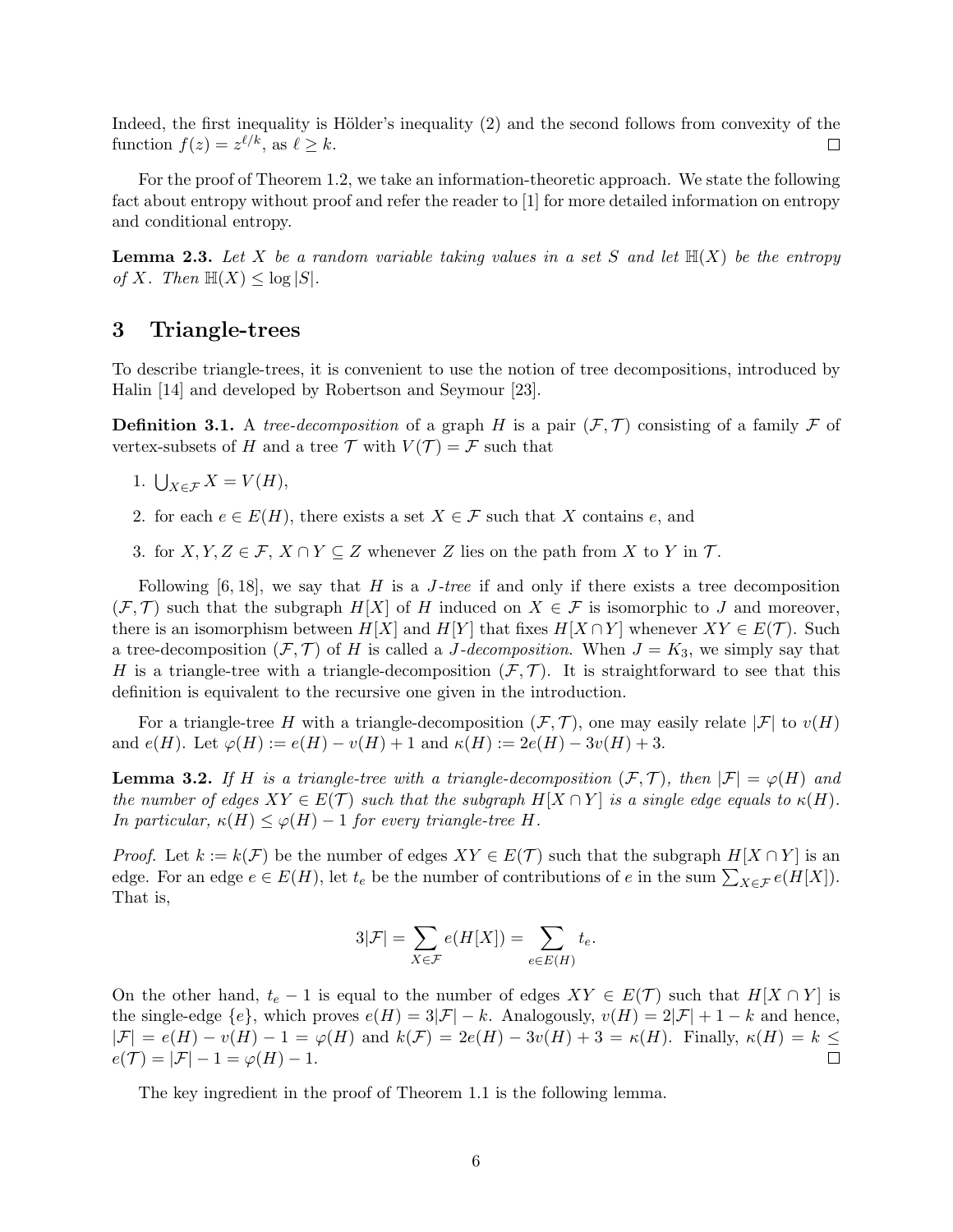<span id="page-6-0"></span>**Lemma 3.3** ( [\[18\]](#page-15-11), Theorem 2.7). If H is a J-tree with a J-decomposition  $(F, \mathcal{T})$  and W is a graphon with  $t_J(W) > 0$ , then

<span id="page-6-3"></span>
$$
t_H(W) \ge \frac{t_J(W)^{|\mathcal{F}|}}{\prod_{XY \in E(\mathcal{T})} t_{H[X \cap Y]}(W)}.
$$
\n(3)

Lemma [3.3](#page-6-0) is basically just simplifying multiple applications of the Cauchy–Schwarz inequality or Jensen's inequality. For example,  $K_{1,1,t}$  is a triangle-tree, since there is a triangle decomposition  $(\mathcal{F}, \mathcal{T})$  that consists of  $|\mathcal{F}| = t$  and the star  $\mathcal{T}$  on  $\mathcal{F}$  with  $t - 1$  leaves, where each vertex subset in F induces a triangle; see Figure [5.](#page-6-1) Thus, Lemma [3.3](#page-6-0) gives  $t_{K_{1,1,t}}(W) \ge t_{K_3}(W)^t/t_{K_2}(G)^{t-1}$ , which also follows from a standard application of Jensen's inequality.



<span id="page-6-1"></span>Figure 5:  $K_{1,1,4}$  and its tree decomposition  $(\mathcal{F}, \mathcal{T})$ .

In order to prove Theorem [1.1,](#page-1-2) we are going to apply Lemma [3.3](#page-6-0) for  $J = K_3$ .

**Corollary 3.4.** If H is a triangle-tree and W is a nonzero graphon, then

$$
t_H(W) \ge \frac{t_{K_3}(W)^{\varphi(H)}}{t_{K_2}(W)^{\kappa(H)}}.\tag{4}
$$

<span id="page-6-2"></span> $\Box$ 

We are now ready to prove Theorem [1.1.](#page-1-2)

*Proof of Theorem [1.1.](#page-1-2)* Let H be a triangle-tree. If  $W = 1$  or  $W = 0$  almost everywhere, then  $m_H(W) = 1$ . Otherwise, two applications of [\(4\)](#page-6-2) yields

$$
t_H(W) \ge \frac{t_{K_3}(W)^{\varphi(H)}}{t_{K_2}(W)^{\kappa(H)}} \text{ and } t_H(1-W) \ge \frac{t_{K_3}(1-W)^{\varphi(H)}}{t_{K_2}(1-W)^{\kappa(H)}}.
$$

Therefore, by Lemma [2.2](#page-4-2) with  $J = K_3$ ,  $H = K_2$ ,  $\ell = \varphi(H)$  and  $k = \kappa(H) + 1$ , we have

$$
m_H(W) \ge 2^{\kappa(H) + 1 - \varphi(H)} \cdot \frac{m_{K_3}(W)^{\varphi(H)}}{m_{K_2}(W)^{\kappa(H)}} = 2^{\kappa(H) + 1 - \varphi(H)} \cdot m_{K_3}(W)^{\varphi(H)} \ge 2^{\kappa(H) + 1 - 3\varphi(H)} = 2^{1 - e(H)}.
$$

Indeed, the last inequality uses the commonality of a triangle, i.e.,  $m_{K_3}(W) \geq 1/4$ .

To prove Theorem [1.2,](#page-2-1) we need a slightly more careful analysis than just a simple application of Lemma [3.3.](#page-6-0) The main tool is [\[18,](#page-15-11) Theorem 2.6], which will be stated shortly. Let  $\mathcal F$  be a family of subsets of  $[k] := \{1, 2, \ldots, k\}$ . A *Markov tree* on  $[k]$  is a pair  $(\mathcal{F}, \mathcal{T})$  with  $\mathcal{T}$  a tree on vertex set  $F$  that satisfies

- 1.  $\bigcup_{F \in \mathcal{F}} F = [k]$  and
- 2. for  $A, B, C \in \mathcal{F}, A \cap B \subseteq C$  whenever C lies on the path from A to B in T.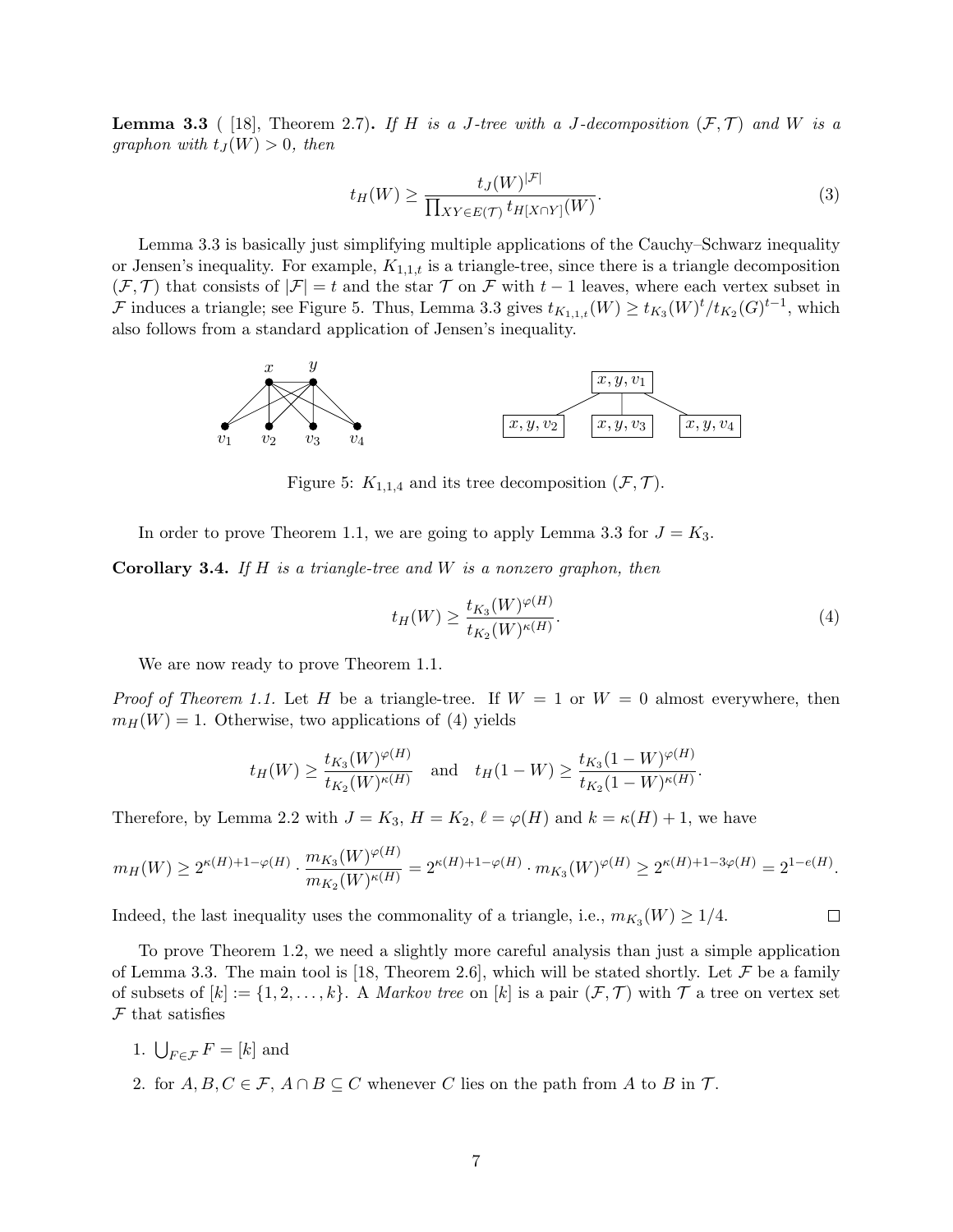This is an abstract tree-like structure without the graph structure considered in defining treedecompositions. In particular, a tree-decomposition of H is a Markov tree on  $V(H)$ . For more detailed explanation, we refer to [\[18\]](#page-15-11). Let V be a finite set and for each  $F \in \mathcal{F}$  let  $\mathbf{X}_F = (X_{i:F})_{i\in F}$ be a random vector taking values in  $V^F$ . The following theorem states that there exist random variables  $Y_1, Y_2, \ldots, Y_k$  such that, for each  $F \in \mathcal{F}$ , the two random vectors  $(Y_i)_{i \in F}$  and  $\mathbf{X}_F$  are identically distributed over  $V^F$  and, moreover, the maximum entropy under such constraints can always be attained.

<span id="page-7-2"></span>**Lemma 3.5** ( [\[18\]](#page-15-11), Theorem 2.6). Let  $(\mathcal{F}, \mathcal{T})$  be a Markov tree on [k]. Let V be a finite set and for each  $F \in \mathcal{F}$  let  $\mathbf{X}_F = (X_{i;F})_{i \in F}$  be a random vector taking values in  $V^F$ . If  $(X_{i;A})_{i \in A \cap B}$  and  $(X_{j:B})_{j\in A\cap B}$  are identically distributed whenever  $AB \in E(\mathcal{T})$ , then there exists  $\mathbf{Y} = (Y_1, \ldots, Y_k)$ with entropy

$$
\mathbb{H}(\mathbf{Y}) = \sum_{F \in \mathcal{F}} \mathbb{H}(\mathbf{X}_F) - \sum_{AB \in E(\mathcal{T})} \mathbb{H}((X_{i;A})_{i \in A \cap B})
$$
(5)

such that  $(Y_i)_{i \in F}$  and  $\mathbf{X}_F$  are identically distributed over  $V^F$  for all  $F \in \mathcal{F}$ .

An entropy analysis using this lemma give the following corollary. Recall that for a tree T and a graph H, we denote by  $T * u$  H the graph obtained by identifying  $u \in V(T)$  and  $v \in V(H)$ .

<span id="page-7-1"></span>**Lemma 3.6.** If H is a triangle-tree and T a tree with at most  $\kappa(H)$  edges, then

$$
t_{T \ast_{u}^v H}(W) \ge \frac{t_{K_3}(W)^{\varphi(H)}}{t_{K_2}(W)^{\kappa(H)-e(T)}}
$$
(6)

for every  $u \in V(T)$  and  $v \in V(H)$ .

Using this lemma, the proof of Theorem [1.2](#page-2-1) is almost identical to that of Theorem [1.1.](#page-1-2)

*Proof of Theorem [1.2.](#page-2-1)* Let H be a triangle-tree such that  $\kappa(H) \geq t$ , T a tree with at most t edges, and W a nonzero graphon. By Lemma [3.2,](#page-5-0)  $e(H) = 3\varphi(H) - \kappa(H)$  and thus,

$$
e(T *^v_u H) = e(T) + e(H) = 3\varphi(H) - \kappa(H) + e(T).
$$

Combining [\(6\)](#page-7-0) and Lemma [2.2](#page-4-2) for  $J = K_3$ ,  $H = K_2$ ,  $\ell = \varphi(H)$  and  $k = \kappa(H) - e(T) + 1$  yields

$$
m_{T*_u H}(W) \ge 2^{\kappa(H) + 1 - e(T) - \varphi(H)} \cdot m_{K_3}(W)^{\varphi(H)}.
$$

Note that in order to apply Lemma [2.2,](#page-4-2) we required  $\kappa(H) \ge e(T)$ . As  $m_{K_3}(W) \ge 1/4$ , we have

$$
m_{T*_uH}(W) \geq 2^{\kappa(H)+1-e(T)-3\varphi(H)} = 2^{1-e(H)-e(T)} = 2^{1-e(T*_uH)}.
$$

Therefore,  $T *_{u}^{v} H$  is common.

It remains to prove Lemma [3.6.](#page-7-1)

*Proof of Lemma [3.6.](#page-7-1)* Let  $(\mathcal{F}, \mathcal{T})$  be a triangle-decomposition of H and  $k := \kappa(H)$ . Recall that k is the number of edges  $XY \in E(\mathcal{T})$  such that the subgraph  $H[X \cap Y] \cong K_2$ . The first step is to find a natural tree-decomposition of  $T * u$ <sup>u</sup> H that extends  $(\mathcal{F}, \mathcal{T})$ .

Let T be rooted at a leaf  $x \in V(T)$  and suppose that we orient each edge of T away from the root. Let S be a tree on  $E(T)$ , where the oriented edges  $(u_1, v_1)$  and  $(u_2, v_2)$  are adjacent if and only if  $v_1 = u_2$ . One may easily check that  $(E(T), S)$  is a tree decomposition of T. Now pick an edge

<span id="page-7-0"></span> $\Box$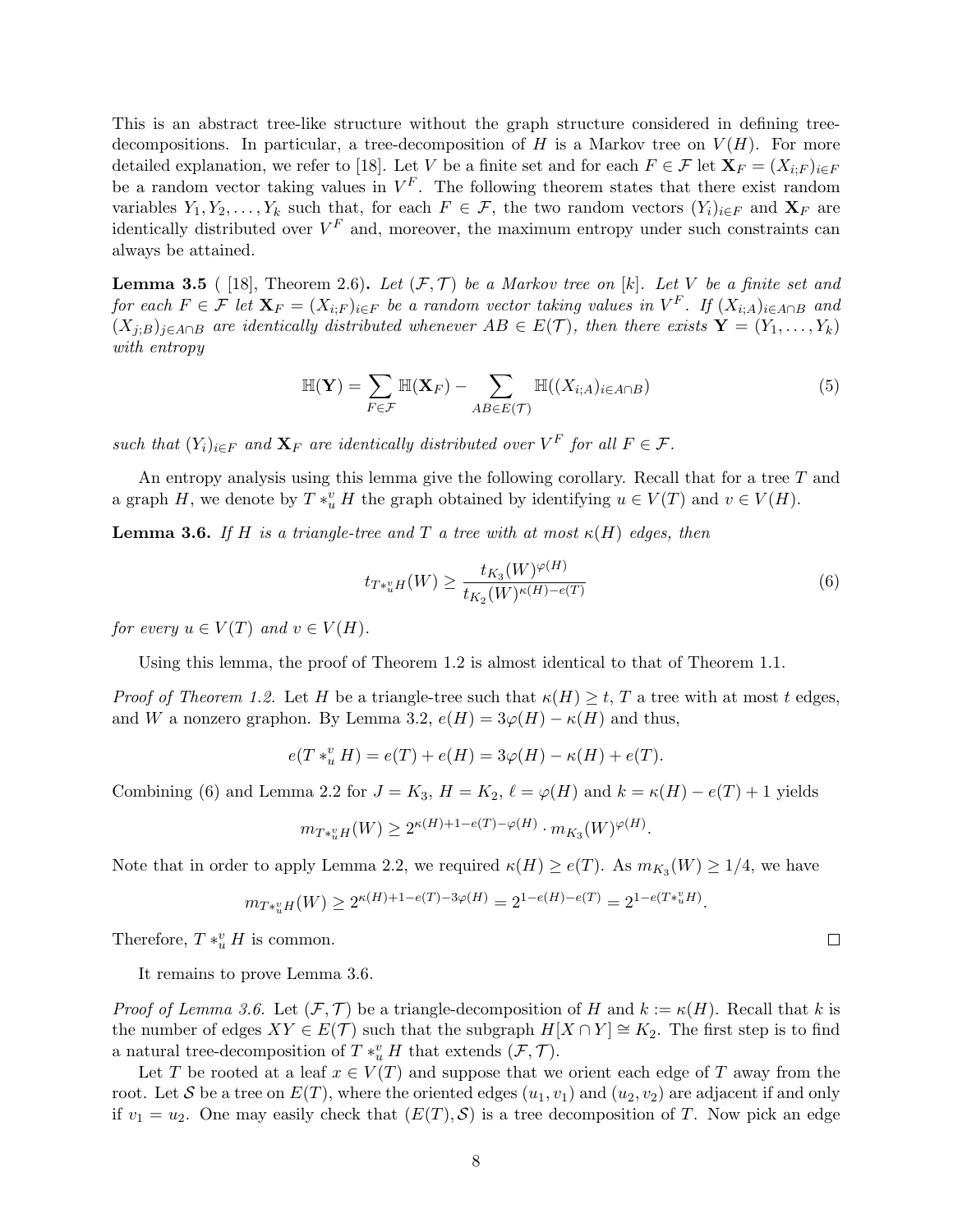$uu' \in E(T)$ , which is a vertex of S, and connect it to a vertex bag  $X \in \mathcal{F}$  that contains  $v \in V(T)$ while identifying u and v. This new tree  $\mathcal{T}'$ , obtained by adding an edge between two vertices  $uu'$ and X, gives a tree-decomposition  $(\mathcal{F}', \mathcal{T}')$  of  $T *_{u}^{v} H$ , where  $\mathcal{F}' := V(\mathcal{T}') = V(\mathcal{T}) \cup V(\mathcal{S})$ .

Since the homomorphic density in a sequence of W-random graphs of increasing sizes converges to the homomorphic density in  $W$ , as explained in the preliminaries, it is enough to prove the inequality [\(6\)](#page-7-0) for an *n*-vertex graph G instead of a graphon  $W$ . For brevity, we identify the vertex set  $V(T * u H)$  with the set [t] and let  $1 \in [t]$  be the vertex shared by H and T. For each  $F \in \mathcal{F}'$ with  $|F| = 3$ , let  $\mathbf{X}_F = (X_{i;F})_{i \in F}$  be a uniform random triangle in G, labelled by vertices in F. If  $|F| = 2$  then let  $\mathbf{X}_F = (X_{i;F})_{i \in F}$  be a random edge labelled by vertices in F sampled in such a way that  $\mathbb{P}[\mathbf{X}_F = (v_1, v_2)]$  is proportional to the number of triangles that contains the edge  $v_1v_2 \in E(G)$ . We call this possibly non-uniform edge distribution *triangle-projected*.

We claim that  $(X_{i;A})_{i\in A\cap B}$  and  $(X_{i;B})_{i\in A\cap B}$  are identically distributed. If  $|A\cap B|=2$ , then both distributions are triangle-projected. If  $|A \cap B| = 1$ , i.e.,  $A \cap B = x \in V(T *^v_u H)$ , then both distributions are proportional to the weighted degree sum  $\sum_{x\subset e} p_e$  where  $p_e$  is the probability of an edge being sampled by the triangle-projected distribution. Therefore, by Lemma [3.5,](#page-7-2) there exists  $\mathbf{Y} = (Y_1, \ldots, Y_t)$  with entropy

$$
\mathbb{H}(\mathbf{Y}) = \sum_{F \in \mathcal{F}'} \mathbb{H}(\mathbf{X}_F) - \sum_{AB \in E(\mathcal{T}')} \mathbb{H}((X_{i;A})_{i \in A \cap B})
$$
  
= 
$$
\sum_{F \in \mathcal{F}} \mathbb{H}(\mathbf{X}_F) + \sum_{F \in E(\mathcal{T})} \mathbb{H}(\mathbf{X}_F) - \sum_{AB \in E(\mathcal{T})} \mathbb{H}((X_{i;A})_{i \in A \cap B}) - \sum_{AB \in E(\mathcal{S})} \mathbb{H}((X_{i;A})_{i \in A \cap B}) - \mathbb{H}(Y_1).
$$

Recall that the vertex 1 is the vertex shared by  $T$  and  $H$ , so  $Y_1$  means the random image of the vertex with respect to Y. For  $F \in \mathcal{F}$ ,  $\mathbb{H}(\mathbf{X}_F) = \log|\text{Hom}(K_3, G)|$ , since  $\mathbf{X}_F$  is a uniform random triangle. For  $F \in E(T)$ ,  $\mathbb{H}(\mathbf{X}_F)$  is the entropy  $h_e$  of the triangle-projected edge distribution. There are exactly k cases such that  $|A \cap B| = 2$  and  $AB \in E(\mathcal{T})$ , and for such cases,  $\mathbb{H}((X_{i,A})_{i \in A \cap B}) = h_e$ . Thus,

$$
\mathbb{H}(\mathbf{Y}) = |\mathcal{F}| \log |\text{Hom}(K_3, G)| + \sum_{F \in E(T)} \mathbb{H}(\mathbf{X}_F) - \sum_{AB \in E(\mathcal{T}')} \mathbb{H}((X_{i;A})_{i \in A \cap B})
$$
  
\n
$$
\geq |\mathcal{F}| \log |\text{Hom}(K_3, G)| - (k - e(T))h_e - (e(\mathcal{T}') - k) \log |V(G)|
$$
  
\n
$$
\geq |\mathcal{F}| \log |\text{Hom}(K_3, G)| - (k - e(T)) \log |\text{Hom}(K_2, G)| - (e(\mathcal{T}') - k) \log n
$$

Indeed, the first inequality follows from the bound  $\mathbb{H}((X_{i;A})_{i\in A\cap B}) \leq \log n$  by Lemma [2.3](#page-5-1) when  $|A \cap B| = 1$ , and the second follows from the bound  $h_e \leq \log |\text{Hom}(T *^v_u H, G)|$  by the same lemma. Again by Lemma [2.3,](#page-5-1)  $\mathbb{H}(\mathbf{Y}) \leq \log |\text{Hom}(H, G)|$ . Thus,

$$
t_{T*_u^vH}(G) = \frac{|\text{Hom}(T *_u^v H, G)|}{n^{v(H)+v(T)-1}} \ge \frac{|\text{Hom}(K_3, G)|^{|\mathcal{F}|}}{|\text{Hom}(K_2, G)|^{k-e(T)} n^{e(T')-k}} \cdot \frac{1}{n^{v(H)+v(T)-1}}
$$

$$
= \frac{t_{K_3}(G)^{|\mathcal{F}|}}{t_{K_2}(G)^{k-e(T)} n^{e(T')+k-2e(T)}} \cdot \frac{n^{3|\mathcal{F}|}}{n^{v(H)+v(T)-1}} = \frac{t_{K_3}(G)^{|\mathcal{F}|}}{t_{K_2}(G)^{k-e(T)}},
$$

where the last equality follows from the identity  $e(\mathcal{T}') = e(\mathcal{T}) + e(\mathcal{S}) + 1 = |\mathcal{F}| + e(T) - 1$  and  $\Box$ Lemma [3.2.](#page-5-0)

#### 4 Beachball graphs and bipartite graphs with apex vertices

The proof of Theorem [1.4](#page-3-0) combines our novel ideas and the flag algebra method developed by Razborov [\[22\]](#page-15-12). To demonstrate how the new method works without using flag algebras, we firstly prove that  $K_{2,2,2}$  is common.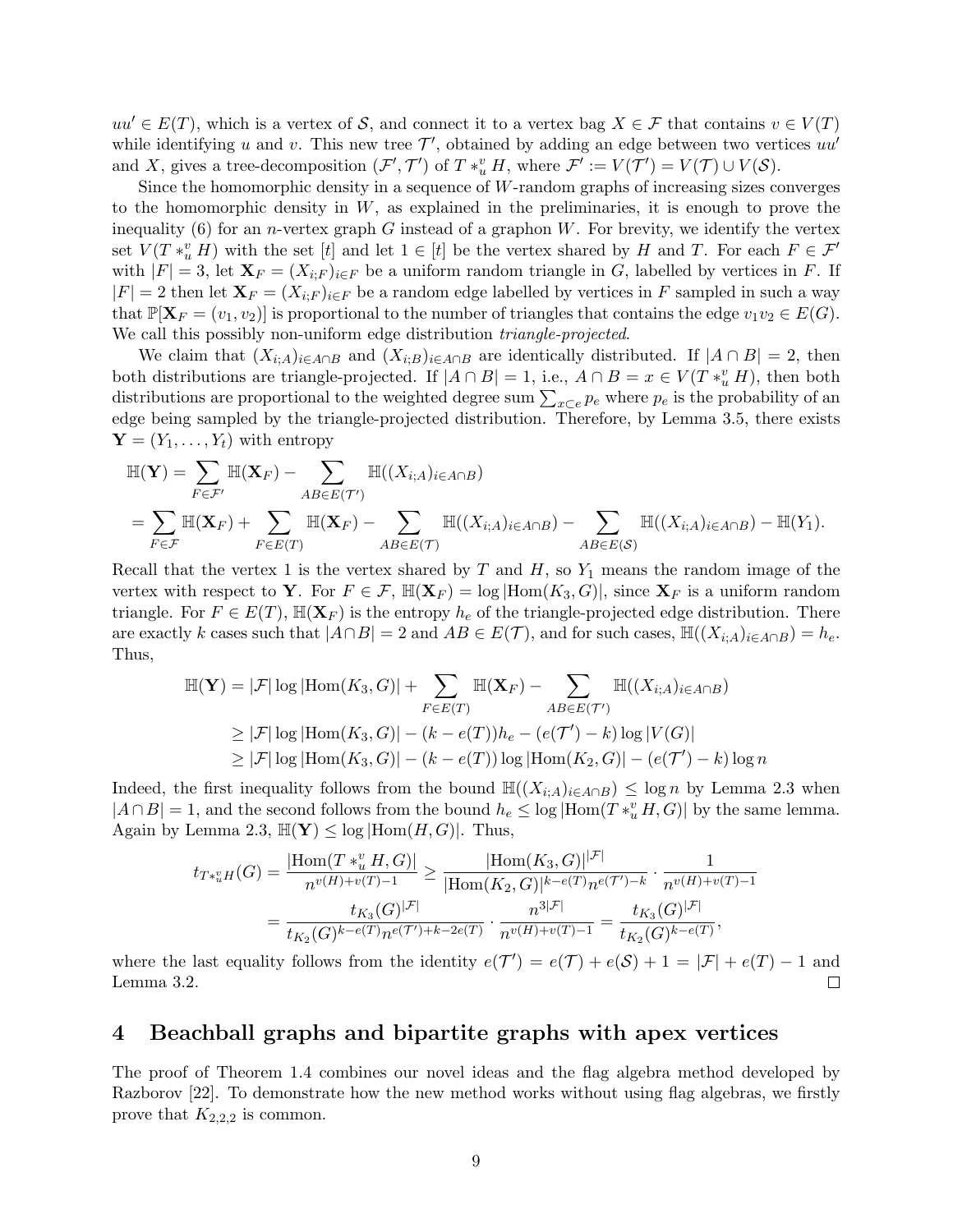#### <span id="page-9-2"></span>**Theorem 4.1.** The octahedron  $K_{2,2,2}$  is common.

By a standard application of the Cauchy–Schwarz inequality (or Lemma [3.3\)](#page-6-0), it is easy to see that  $t_{K_{2,2,2}}(W) \ge t_{K_{1,2,2}}(W)^2/t_{C_4}(W)$ . Then by Lemma [2.2,](#page-4-2) we immediately obtain

<span id="page-9-4"></span>
$$
m_{K_{2,2,2}}(W) \ge \frac{m_{K_{1,2,2}}(W)^2}{m_{C_4}(W)}.\tag{7}
$$

By Sidorenko's theorem [\[27\]](#page-15-6), the 4-wheel  $K_{1,2,2}$  is common; however,  $m_{C_4}(W) = 1/8$  if and only if  $W = 1/2$  almost everywhere, i.e., W is quasirandom, the naive approach using commonality of  $K_{1,2,2}$  while bounding  $m_{C_4}$  from above does not work. We circumvent this difficulty by comparing  $m_{K_{1,2,2}}(W)$  and  $m_{C_4}(W)$ . Another application of the Cauchy–Schwarz inequality, together with Lemma [2.2,](#page-4-2) gives

$$
m_{K_{1,2,2}}(W) \ge \frac{m_{K_{1,1,2}}(W)^2}{m_{K_{1,2}}(W)}.
$$

For brevity, denote  $D := K_{1,1,2}$ , which is the *diamond* graph obtained by adding a diagonal edge to the 4-cycle. The following lemma, partly motivated by [\[15\]](#page-15-5), enables us to compare  $m_D(W)$  and  $m_{C_4}(W)$ .

<span id="page-9-3"></span>Lemma 4.2.  $Let\ 0 \leq c \leq (3 -$ √ 5)/4. For any graphon W, the following inequality holds:

$$
m_D(W) - 1/16 \ge c(m_{C_4}(W) - 1/8).
$$

*Proof.* Using [\(1\)](#page-4-0) with  $U := 2W - 1$  and  $H = D$ , we obtain

$$
m_D(W) - \frac{1}{16} = \frac{1}{16} \sum_{F \in \mathcal{E}_+(D)} t_F(U) = \frac{1}{16} \left( 2t_{2 \cdot K_2}(U) + 8t_{K_{1,2}}(U) + 4t_{K_3^+}(U) + t_{C_4}(U) \right),
$$

where  $K_3^+$  denotes the triangle plus a pendant edge. The same argument for  $m_{C_4}(W)$  yields

$$
m_{C_4}(W) - \frac{1}{8} = \frac{1}{8} (2t_{2 \cdot K_2}(U) + 4t_{K_{1,2}}(U) + t_{C_4}(U)),
$$

and thus,

$$
m_D(W) - \frac{1}{16} - c(m_{C4}(W) - \frac{1}{8})
$$
  
= 
$$
\frac{1}{16}((2 - 4c)t_{2 \cdot K_2}(U) + (8 - 8c)t_{K_{1,2}}(U) + 4t_{K_3^+}(U) + (1 - 2c)t_{C_4}(U)).
$$
 (8)

Recall that  $U = 2W - 1$  is not necessarily nonnegative, but  $t_{K_{1,2}}(U)$ ,  $t_{2 \cdot K_2}(U)$ , and  $t_{C_4}(U)$  are always nonnegative, since  $t_{K_{1,2}}(U) \geq t_{K_2}(U)^2 = t_{2 \cdot K_2}(U)$  and  $t_{C_4}(U) \geq t_{K_{1,2}}(U)^2$ . The key inequality we shall prove is

<span id="page-9-1"></span><span id="page-9-0"></span>
$$
|t_{K_3^+}(U)| \le \sqrt{t_{K_{1,2}}(U)t_{C_4}(U)}.\tag{9}
$$

Suppose that this is true. Then [\(8\)](#page-9-0) gives the lower bound

$$
(2-4c)t_{2\cdot K_2}(U) + (8-8c)t_{K_{1,2}}(U) - 4\sqrt{t_{K_{1,2}}(U)t_{C_4}(U)} + (1-2c)t_{C_4}(U)
$$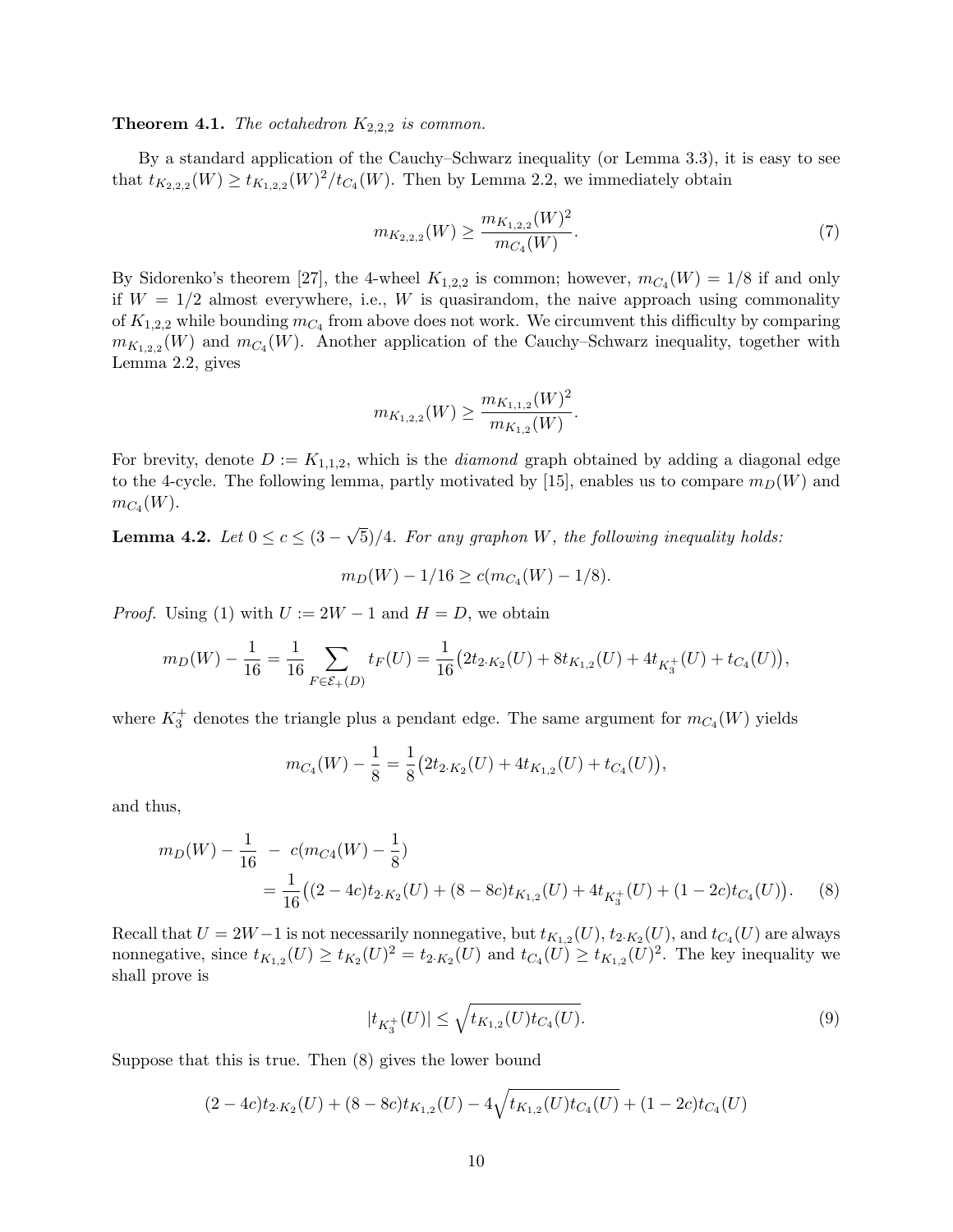for  $16(m_D(W) - 1/16 - c(m_{C4}(W) - 1/8))$ . This is nonnegative whenever  $(8-8c)(1-2c) \ge 4$  and  $c \leq 1/2$ . Taking  $0 \leq c \leq \frac{3-\sqrt{5}}{4}$  $\frac{4}{3}$  suffices for this purpose.

It remains to prove [\(9\)](#page-9-1). Denote  $\nu(x, z) := \mathbb{E}_y U(x, y) U(y, z)$  and  $\mu(z) := \mathbb{E}_w U(z, w)$ . Then

$$
|t_{K_3^+}(U)| = |\mathbb{E}\left[U(x,y)U(y,z)U(z,x)U(z,w)\right]| = |\mathbb{E}\left[\nu(x,z)U(z,x)\mu(z)\right]|
$$
  
\n
$$
\leq (\mathbb{E}[\nu(x,z)^2])^{1/2}(\mathbb{E}[U(z,x)^2\mu(z)^2])^{1/2}
$$
  
\n
$$
\leq (\mathbb{E}[\nu(x,z)^2])^{1/2}(\mathbb{E}[\mu(z)^2])^{1/2} = \sqrt{t_{K_{1,2}}(U)t_{C_4}(U)}.
$$

Proof of Theorem [4.1.](#page-9-2) Recall that repeated applications of Lemma [2.2](#page-4-2) yield

<span id="page-10-2"></span>
$$
m_{K_{2,2,2}}(W) \ge \frac{m_D(W)^4}{m_{K_{1,2}}(W)^2 m_{C_4}(W)}.
$$

By Goodman's formula (Lemma [2.1\)](#page-4-3),  $m_{K_{1,2}}(W) = \frac{2}{3}m_{K_3}(W) + \frac{1}{3}$ . Together with the inequality  $m_D(W) \geq m_{K_3}(W)^2$  that follows from Lemma [2.2](#page-4-2) and the inequality  $t_D(W) \geq t_{K_3}(W)^2/t_{K_2}(W)$ , we obtain

$$
m_{K_{1,2}}(W) = \frac{2}{3}m_{K_3}(W) + \frac{1}{3} \le \frac{2}{3}\sqrt{m_D(W)} + \frac{1}{3}.
$$
\n(10)

Therefore, by using Lemma [4.2,](#page-9-3)

$$
m_{K_{2,2,2}}(W) \ge \frac{m_D(W)^4}{m_{K_{1,2}}(W)^2 m_{C_4}(W)} \ge \frac{c \cdot m_D(W)^4}{\left(\frac{2}{3}\sqrt{m_D(W)} + \frac{1}{3}\right)^2 \left(m_D(W) - \frac{1}{16} + \frac{c}{8}\right)}.
$$

This lower bound is a rational function  $h_c$  of  $x := \sqrt{m_D(W)}$ , which simplifies to

$$
h_c(x) := \frac{144cx^8}{(2x+1)^2(16x^2-1+2c)}.
$$

We are looking at the range  $x \geq 1/4$ , as  $m_D(W) \geq 1/16$  by commonality of D. Taking, for example,  $c = 1/7 < \frac{3-\sqrt{5}}{4}$  makes the function  $h_c$  monotone increasing on  $x \ge 1/4$ , and thus,  $h_c(z) \ge f_c(1/4) = 2^{-11}$ . This proves that  $K_{2,2,2}$  is common.



<span id="page-10-1"></span>Figure 6: Graphs  $B_4$ ,  $B_6$ ,  $D_2$ , and  $D_4$ .

Let the k-beachball graph  $B_k$  be the graph obtained by gluing two copies of k-wheels along the k-cycle. In particular,  $K_{2,2,2}$  is the 4-beachball, since it can be obtained by gluing two copies of 4-wheels along a 4-cycle. See Figure [6,](#page-10-1) where the 4-cycle is marked bold. As a straightforward generalisation of Theorem [4.1,](#page-9-2) we also prove the following theorem.

<span id="page-10-0"></span>**Theorem 4.3.** For every  $k \geq 2$ , the 2k-beachball  $B_{2k}$  is common.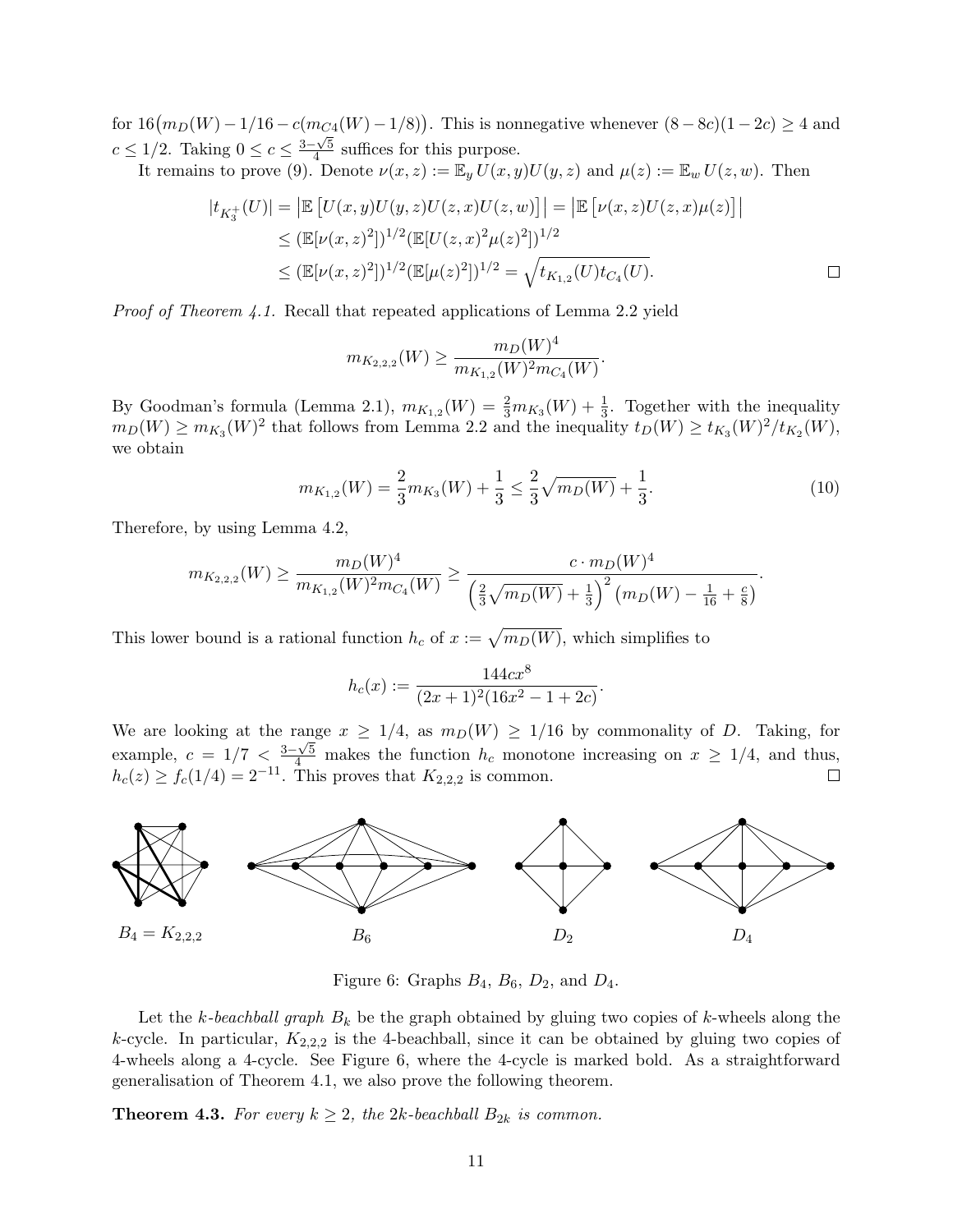*Proof.* The proof is essentially the same as Theorem [4.1](#page-9-2) despite a slightly general setting. Let  $D_k$ be the graph obtained by adding two apex vertices to a  $k$ -edge path, i.e., it consists of  $k$  copies of diamonds glued along  $K_{1,2}$ 's centred at the vertices of degree three in a path-like way, as described in Figure [6.](#page-10-1) In particular,  $D_1 = D$  and  $D_2$  is the 4-wheel. Lemma [3.3](#page-6-0) then gives

$$
t_{D_k}(W) \ge \frac{t_D(W)^k}{t_{K_{1,2}}(W)^{k-1}}
$$

and thus,  $m_{D_k}(W) \ge m_D(W)^k / m_{K_{1,2}}(W)^{k-1}$  by Lemma [2.2.](#page-4-2)

The  $2k$ -beachball is then obtained by gluing two copies of  $D_k$  along the 4-cycle that contains two vertices of degree three. The standard application of the Cauchy–Schwarz inequality (or Lemma [3.3\)](#page-6-0) gives  $t_{B_{2k}}(W) \ge t_{D_k}(W)^2/t_{C_4}(W)$ , and thus,

$$
m_{B_{2k}}(W) \ge \frac{m_{D_k}(W)^2}{m_{C_4}(W)} \ge \frac{m_D(W)^{2k}}{m_{K_{1,2}}(W)^{2k-2}m_{C_4}(W)}
$$

by Lemma [2.2.](#page-4-2) Then again by [\(10\)](#page-10-2) and Lemma [4.2,](#page-9-3)

$$
m_{B_{2k}}(W) \ge \frac{c \cdot m_D(W)^{2k}}{\left(\frac{2}{3}\sqrt{m_D(W)} + \frac{1}{3}\right)^{2k-2} \left(m_D(W) - \frac{1}{16} + \frac{c}{8}\right)}.
$$

It remains to minimise rational function

$$
h_{k,c}(x) := \frac{16 \cdot 3^{2k-2} c x^{4k}}{(2x+1)^{2k-2} (16x^2 - 1 + 2c)}
$$

of  $x := \sqrt{m_D(W)}$  subject to  $x \ge 1/4$ . Taking  $c = 1/7$ ,  $h_{k,1/7}$  is a positive constant times the function  $q_k$ , where the derivative

$$
g'_k(x) = (2x+1)^{1-2k}(112x^2-5)^{-2}x^{4k-1}(112kx^3+(112k-56)x^2-(5k+5)x-5k).
$$

Thus, it suffices to check  $p_k(x) = 112kx^3 + (112k-56)x^2 - (5k+5)x - 5k > 0$  on  $x \ge 1/4$ . Rearranging the terms we get  $p_k(x) = 112k(x-1/4)^3 + (196k-56)(x-1/4)^2 + (72k-33)(x-1/4) + (10k-19)/4$ , which is positive for  $x \geq 1/4$  and  $k \geq 2$ . Therefore,  $h_{k,1/7}(x)$  is minimised when  $x = 1/4$ , which implies  $B_{2k}$  is common.  $\Box$ 

We remark that the constant  $c = 1/7$  has been judiciously chosen. Indeed, if c is too large, then it gets tougher or even impossible to obtain the inequality in Lemma [4.2.](#page-9-3) Otherwise, if  $c$  is too small, then the rational function  $h_c(x)$  may attain its local minimum at some  $x_0 > 1/4$  and the optimisation does not work. This does happen if one tries to apply the same argument to prove that  $K_{2,2,t}$  is common for  $t > 2$ .

However, flag algebras allow us to prove inequalities that resemble Lemma [4.2](#page-9-3) and can be directly applied to [\(7\)](#page-9-4), which gives tighter bounds than the previous approach does. In particular, the following generalises Lemma [4.2](#page-9-3) to any connected bipartite graph on at most 5 vertices.

<span id="page-11-0"></span>**Lemma 4.4.** If H is a connected bipartite graph on at most 5 vertices and W is a graphon, then

<span id="page-11-1"></span>
$$
m_{H^{+1}}(W) \ge 2^{-v(H)} \cdot m_H(W). \tag{11}
$$

Moreover, if  $H \neq K_2$ , then  $m_{H^{+1}}(W) = 2^{-v(H)} \cdot m_H(W)$  if and only if  $m_{C_4}(W) = 1/8$ .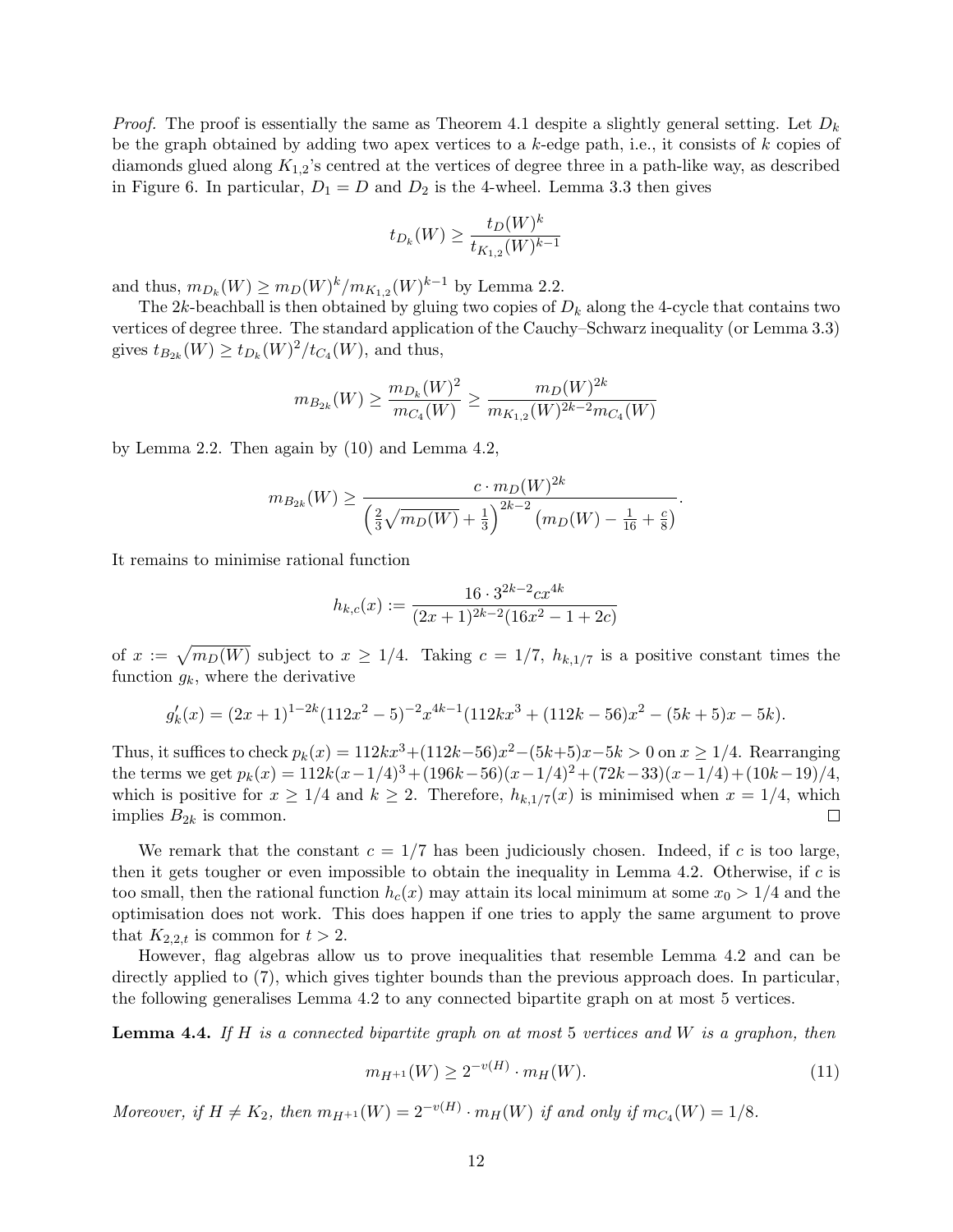

Figure 7: The ten connected bipartite graphs on at most 5 vertices from Lemma [4.4.](#page-11-0)

Proof. For any of the ten considered graphs, the proof of [\(11\)](#page-11-1) is a straightforward flag algebra application. As the proof of [\(11\)](#page-11-1) for  $H \neq K_2$  uses  $m_{C_4}(W) \geq 1/8$ , the moreover part follows by complementary slackness. The flag algebra calculations certifying [\(11\)](#page-11-1) can be downloaded from <http://lidicky.name/pub/common/>.  $\Box$ 

Given a common graph  $H$ , if the inequality [\(11\)](#page-11-1) holds then a direct application of Lemma [2.2](#page-4-2) yields that  $H^{+a}$  is common for every positive integer a. In particular, we are now ready to prove Theorem [1.4.](#page-3-0)

*Proof of Theorem [1.4.](#page-3-0)* Fix an integer  $a \geq 2$  and a graph H. By convexity (or Lemma [3.3\)](#page-6-0), we have

$$
t_{H^{+a}}(W) \ge \frac{t_{H^{+1}}(W)^a}{t_H(W)^{a-1}}.
$$

Lemma [2.2](#page-4-2) then yields that

$$
m_{H^{+a}}(W) \ge \frac{m_{H^{+1}}(W)^a}{m_H(W)^{a-1}},
$$

and thus, by Lemma [4.4,](#page-11-0) we conclude that

$$
m_{H^{+a}}(W) \ge \frac{m_H(W)}{2^{a \cdot v(H)}}.
$$

Since H is common, i.e.,  $m_H(W) \ge 2^{1-e(H)}$ , we have that  $m_{H^{+a}}(W) \ge 2^{1-e(H)-a\cdot v(H)} = 2^{1-e(H^{+a})}$ . In other words, the graph  $H^{+a}$  is common.  $\Box$ 

#### 5 Concluding remarks

**Stability.** When a graph  $H$  is known to be common, it is natural to ask a stability question, i.e., whether the random colouring is (asymptotically) the unique minimiser of the number of monochromatic copies of H. In other words, is  $m_H(W)$  uniquely minimised by  $W = 1/2$  almost everywhere? For bipartite graphs, this question connects to the so-called Forcing Conjecture [\[5,](#page-14-8)[28\]](#page-15-13) stating that if H is bipartite with at least one cycle and  $p \in (0,1)$ , then  $W = p$  almost everywhere uniquely minimises the number of copies of  $H$  among all graphons of density  $p$ .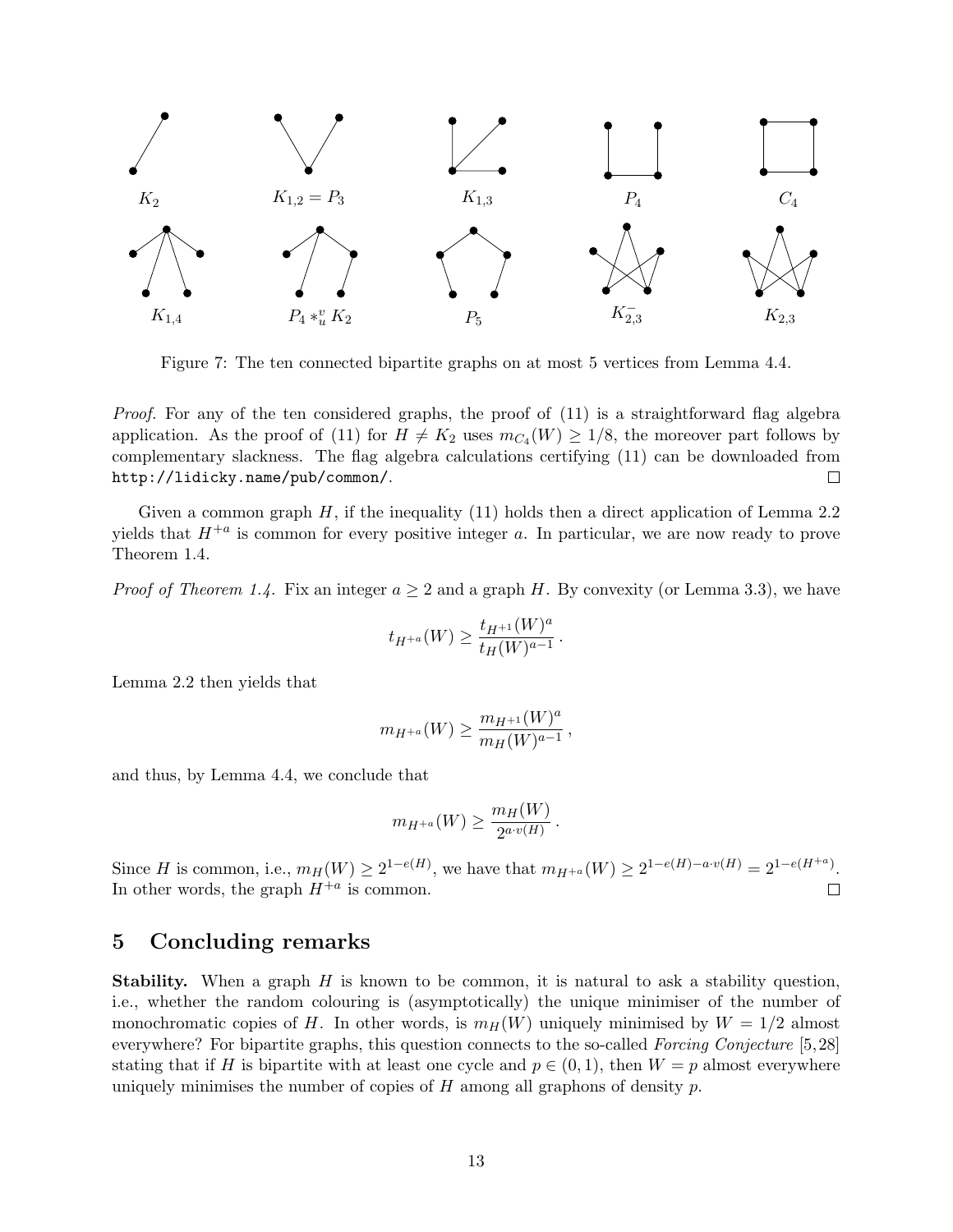For our results, one may check that that the random colouring is the unique minimiser of  $m_H$  whenever H is a triangle-tree with  $\kappa(H) \geq 1$ , i.e., a triangle-tree that is not a trianglevertex-tree. Indeed, as both W and  $1 - W$  must be tight for [\(3\)](#page-6-3), inspecting the proof of [\[18,](#page-15-11) Theorem 2.7] yields that any minimiser of  $m_H$  must be  $1/2$ -regular and have the 'correct' codegrees, i.e.,  $\int W(x, y) dy = 1/2$  and  $\int W(x, z)W(z, y) dz = 1/4$  for almost every  $x, y \in [0, 1]$ , respectively. In particular, Lemma [4.2](#page-9-3) and its applications immediately proves that  $K_{1,1,2}$ ,  $K_{1,2,2}$ , and  $K_{2,2,2}$ has a unique minimiser. On the other hand, there are infinitely many minimisers of  $m_{K_3}$ . Indeed,  $m_{K_3}(W) = 1/4$  for every 1/2-regular graphon W. Analogusly, any 1/2-regular graphon minimizes  $m_H$  when H is a fixed triangle-vertex-tree.

In all the cases covered in Theorem [1.4](#page-3-0) except  $H = K_2$ , the 'moreover' part of Lemma [4.4](#page-11-0) yields that the random colouring is the unique minimiser. When  $H = K_2$ , the graph  $H^{+a}$  is simply the complete tripartite graph  $K_{1,1,a}$ . Therefore, the case  $a = 1$  corresponds to  $H^{+a} = K_3$ , so every 1/2-regular graphon minimises  $m_{K_3}$ . On the other hand, if  $a \geq 2$ , then  $H^{+a}$  is a triangle-tree with  $\kappa(H^{+a}) = a - 1$ , hence by the discussion in the previous paragraph,  $m_{H^{+a}}(W)$  is uniquely minimised when  $W = 1/2$  almost everywhere.

Theorem [1.1](#page-1-2) for odd cycles. It is certainly possible to generalise Theorem [1.1](#page-1-2) by replacing triangles by odd cycles. One way is to define  $C_{2k+1}$ -vertex-tree and  $C_{2k+1}$ -edge-tree by allowing recursive additions of odd cycles along vertices or edges, respectively. It is then straightforward to check these graphs are common by using [3.3.](#page-6-0) Furthermore, one may also generalise Theorem [1.1](#page-1-2) by allowing both types of vertex- and edge-additions of odd cycles of length  $2k + 1$ ; however, it is unclear that one can allow even more general additive operation between odd cycles, e.g., along a multi-edge path. It might be interesting to obtain a full generalisation of Theorem [1.1](#page-1-2) along this line to obtain that  $C_{2k+1}$ -trees are common for every k.

**Optimal pendant trees.** Let  $H$  be a common graph. Then one may ask what is the smallest  $T$ that makes  $T *_u^v H$  uncommon. To formalise, let

$$
\mathrm{UC}(H):=\min\{e(T): T*_u^v H \text{ is uncommon}\}.
$$

Note that this parameter might not exist for some bipartite graphs  $H$ . Indeed, if  $H$  satisfies Sidorenko's conjecture, then  $T *_u^v H$  satisfies the conjecture as well. In particular, H is common, and we let  $UC(H) = \infty$ . On the other hand, if H is a triangle-edge-tree, then Lemma [3.6](#page-7-1) and the proof of Theorem [1.2](#page-2-1) yield a lower bound for  $UC(H)$  that is linear in  $e(H)$ . Also, Fox's result [\[11\]](#page-14-3) implies that  $UC(K_{t,t,t}) = O(t^2)$ , which is again linear in terms of the number of edges. It would be interesting to see more precise estimates for  $UC(H)$  for various non-bipartite graphs H.

Ramsey multiplicity constant of small graphs. The smallest graph whose Ramsey multiplicity constant is not known is  $K_4$ , and determining the value of  $C(K_4)$  is a well-known open problem in extremal combinatorics with no conjectured value. A direct flag algebra calculation using expressions with 9-vertex subgraph densities yields  $C(K_4) \geq 1/33.77 \approx 0.0296$ , which is a slight improvement over previously known lower bound  $1/33.9739 \approx 0.0294343$  [\[9,](#page-14-9) [12,](#page-14-10) [20,](#page-15-14) [29,](#page-15-15) [32,](#page-15-16) [33\]](#page-16-0). Unfortunately, there is still a non-negligible gap from the best upper bound  $1/33.0205 \approx 0.030284$ by Even-Zohar and Linial [\[10\]](#page-14-11), who improved an upper bound 1/33.0135 of Thomason [\[30,](#page-15-1) [31\]](#page-15-17).

As noted in the introduction, flag algebra method can be used to prove commonality of many small graphs. In Appendix we give a proof that the graphs  $H_3$  and  $H_4$  from Wolf's list on Figure [3](#page-2-0) are common. Although it is possible to fully inspect the presented proof by hand, some of the steps were obtained by using computers. It would still be interesting to find simpler 'human-friendly' proofs of the commonality of  $H_3$  or  $H_4$ .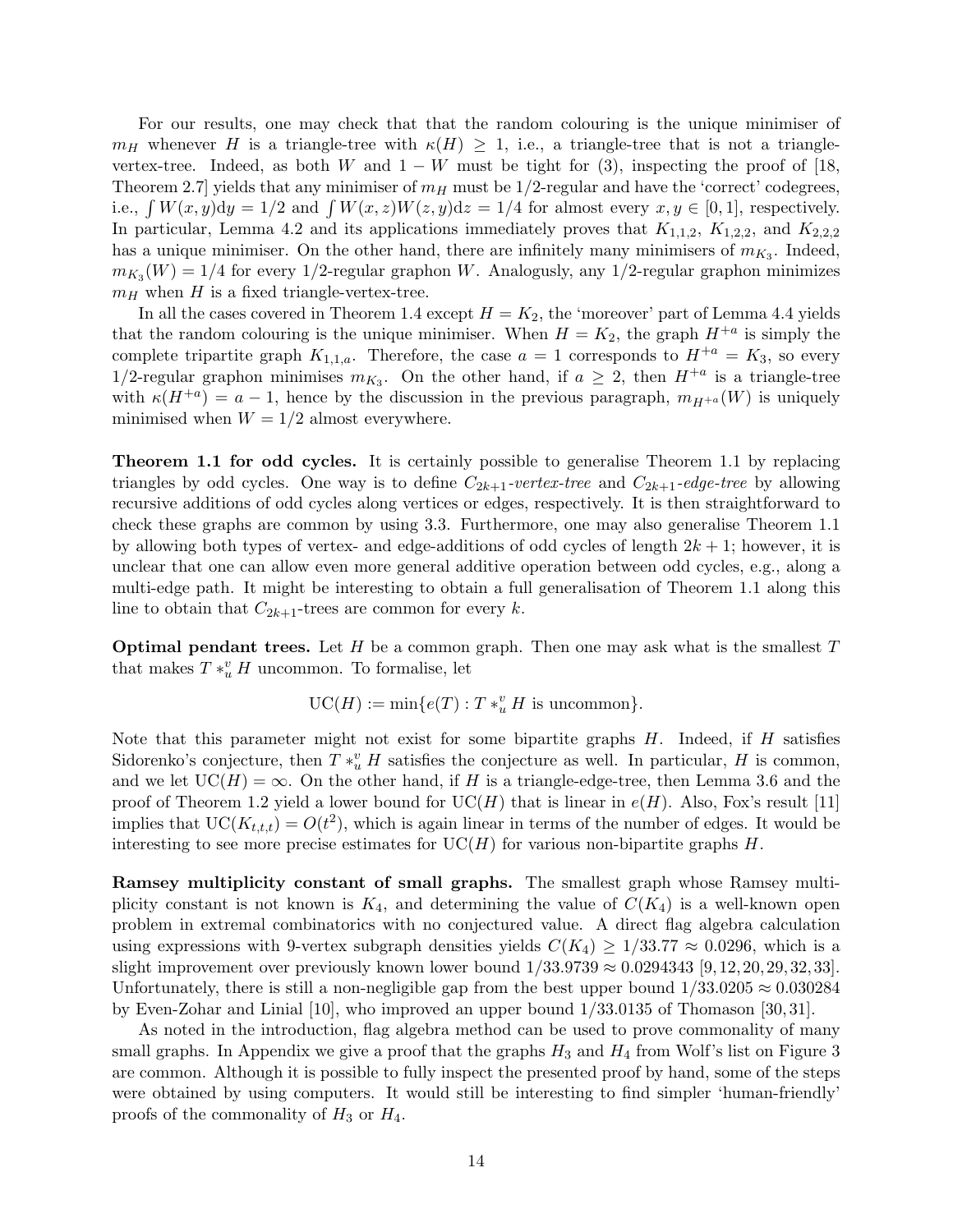Acknowledgements. Part of this work was carried out when the first, second, and third authors met in Seoul for One-day Meeting on Extremal Combinatorics. We would like to thank the organisers of the workshop for their hospitality. The second author is grateful to David Conlon for helpful discussions and comments. We are also grateful to anonymous referees and Steve Butler for helping us to improve the presentation of this paper.

## References

- <span id="page-14-5"></span>[1] N. Alon and J. H. Spencer. The probabilistic method. Wiley-Interscience Series in Discrete Mathematics and Optimization. John Wiley & Sons Inc., Hoboken, NJ, third edition, 2008. [doi:10.1002/9780470277331](https://doi.org/10.1002/9780470277331).
- <span id="page-14-13"></span>[2] D. Applegate, W. Cook, S. Dash, and M. Mevenkamp. QSopt Linear Programming Solver. <http://math.uwaterloo.ca/~bico/qsopt/>.
- <span id="page-14-12"></span>[3] B. Borchers. CSDP, A C library for semidefinite programming. Optimization Methods and Software, 11(1-4):613–623, 1999. [doi:10.1080/10556789908805765](https://doi.org/10.1080/10556789908805765).
- <span id="page-14-2"></span>[4] S. A. Burr and V. Rosta. On the Ramsey multiplicities of graphs—problems and recent results. Journal of Graph Theory, 4(4):347–361, 1980. [doi:10.1002/jgt.3190040403](https://doi.org/10.1002/jgt.3190040403).
- <span id="page-14-8"></span>[5] D. Conlon, J. Fox, and B. Sudakov. An approximate version of Sidorenko's conjecture. Geom. *Funct. Anal.*,  $20(6):1354-1366, 2010.$  [doi:10.1007/s00039-010-0097-0](https://doi.org/10.1007/s00039-010-0097-0).
- <span id="page-14-7"></span>[6] D. Conlon and J. Lee. Finite reflection groups and graph norms. Adv. Math., 315:130–165, 2017. [doi:10.1016/j.aim.2017.05.009](https://doi.org/10.1016/j.aim.2017.05.009).
- <span id="page-14-4"></span>[7] D. Conlon and J. Lee. Sidorenko's conjecture for blow-ups. Discrete Analysis, 2:1–14, 2021. [doi:10.19086/da](https://doi.org/10.19086/da).
- <span id="page-14-1"></span>[8] P. Erdős. On the number of complete subgraphs contained in certain graphs. Magyar Tud. Akad. Mat. Kutató Int. Közl, 7:459–464, 1962.
- <span id="page-14-9"></span>[9] R. J. Evans, J. R. Pulham, and J. Sheehan. On the number of complete subgraphs contained in certain graphs. J. Combin. Theory Ser. B, 30(3):364–371, 1981. [doi:10.1016/0095-8956\(81\)](https://doi.org/10.1016/0095-8956(81)90054-X) [90054-X](https://doi.org/10.1016/0095-8956(81)90054-X).
- <span id="page-14-11"></span>[10] C. Even-Zohar and N. Linial. A note on the inducibility of 4-vertex graphs. Graphs Combin.,  $31(5):1367-1380, 2015.$  [doi:10.1007/s00373-014-1475-4](https://doi.org/10.1007/s00373-014-1475-4).
- <span id="page-14-3"></span>[11] J. Fox. There exist graphs with super-exponential Ramsey multiplicity constant. J. Graph  $Theory, 57(2):89-98, 2008.$  [doi:10.1002/jgt.20256](https://doi.org/10.1002/jgt.20256).
- <span id="page-14-10"></span>[12] G. Giraud. Sur le problème de Goodman pour les quadrangles et la majoration des nombres de Ramsey. J. Combin. Theory Ser. B, 27(3):237–253, 1979. [doi:10.1016/0095-8956\(79\)](https://doi.org/10.1016/0095-8956(79)90016-9) [90016-9](https://doi.org/10.1016/0095-8956(79)90016-9).
- <span id="page-14-0"></span>[13] A. W. Goodman. On sets of acquaintances and strangers at any party. Amer. Math. Monthly, 66:778–783, 1959. [doi:10.2307/2310464](https://doi.org/10.2307/2310464).
- <span id="page-14-6"></span>[14] R. Halin. S-functions for graphs. *J. Geom.*, 8:171–186, 1976. [doi:10.1007/BF01917434](https://doi.org/10.1007/BF01917434).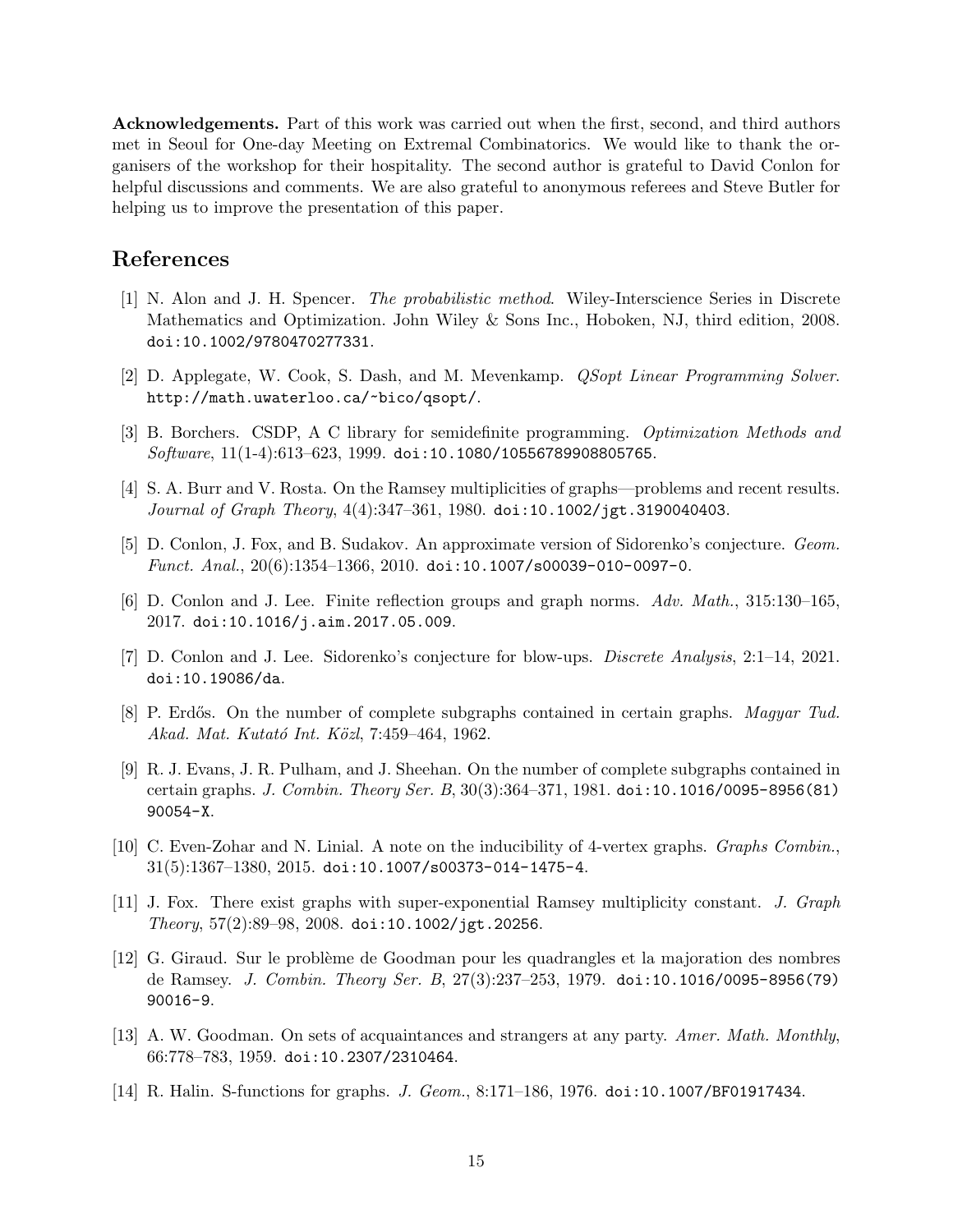- <span id="page-15-5"></span>[15] H. Hatami, J. Hladký, S. Norine, A. Razborov, and D. Král'. Non-three-colourable common graphs exist. Combin. Probab. Comput., 21(5):734–742, 2012. [doi:10.1017/](https://doi.org/10.1017/S0963548312000107) [S0963548312000107](https://doi.org/10.1017/S0963548312000107).
- <span id="page-15-2"></span>[16] C. Jagger, P. Stoviček, and A. Thomason. Multiplicities of subgraphs. *Combinatorica*, 16(1):123–141, 1996. [doi:10.1007/BF01300130](https://doi.org/10.1007/BF01300130).
- <span id="page-15-4"></span>[17] D. Kráľ, J. A. Noel, S. Norin, J. Volec, and F. Wei. Non-bipartite k-common graphs. Combinatorica, 2022. [doi:10.1007/s00493-020-4499-9](https://doi.org/10.1007/s00493-020-4499-9).
- <span id="page-15-11"></span>[18] J. Lee. On some graph densities in locally dense graphs. Random Structures Algorithms, pages 1–23, 2020. [doi:10.1002/rsa.20974](https://doi.org/10.1002/rsa.20974).
- <span id="page-15-9"></span>[19] L. Lovász. *Large Networks and Graph Limits.* Amer. Math. Soc. Colloq. Publ. American Mathematical Society, 2012. URL: <https://books.google.co.uk/books?id=FsFqHLid8sAC>.
- <span id="page-15-14"></span>[20] S. Nieß. Counting monochromatic copies of  $K_4$ : a new lower bound for the Ramsey multiplicity problem. 2012. [arXiv:1207.4714](http://arxiv.org/abs/1207.4714).
- <span id="page-15-8"></span>[21] S. Raghuvanshi. New results on Ramsey multiplicity and graph commonality. Research Science Institute, MIT, 2016.
- <span id="page-15-12"></span>[22] A. A. Razborov. Flag algebras. J. Symbolic Logic, 72(4):1239–1282, 2007. [doi:10.2178/jsl/](https://doi.org/10.2178/jsl/1203350785) [1203350785](https://doi.org/10.2178/jsl/1203350785).
- <span id="page-15-10"></span>[23] N. Robertson and P. D. Seymour. Graph minors III: Planar tree-width. J. Combin. Theory Ser. B, 36:49-64, 1984. [doi:10.1016/0095-8956\(84\)90013-3](https://doi.org/10.1016/0095-8956(84)90013-3).
- <span id="page-15-7"></span>[24] A. Saad and J. Wolf. Ramsey multiplicity of linear patterns in certain finite abelian groups.  $Q. J. Math., 68(1):125–140, 2017. doi:10.1093/quanth/haw011.$
- <span id="page-15-0"></span>[25] A. Sidorenko. Cycles in graphs and functional inequalities. Math. Notes, 46(5):877–882, 1989. [doi:10.1007/BF01139620](https://doi.org/10.1007/BF01139620).
- <span id="page-15-3"></span>[26] A. Sidorenko. Inequalities for functionals generated by bipartite graphs. Discrete Math. Appl., 2:489–504, 1993. [doi:10.1515/dma.1992.2.5.489](https://doi.org/10.1515/dma.1992.2.5.489).
- <span id="page-15-6"></span>[27] A. Sidorenko. Randomness friendly graphs. Random Structures Algorithms, 8(3):229–241, 1996. [doi:10.1002/\(SICI\)1098-2418\(199605\)8:3<229::AID-RSA6>3.3.CO;2-F](https://doi.org/10.1002/(SICI)1098-2418(199605)8:3<229::AID-RSA6>3.3.CO;2-F).
- <span id="page-15-13"></span>[28] J. Skokan and L. Thoma. Bipartite subgraphs and quasi-randomness. Graphs Combin., 20:255– 262, 2004. [doi:10.1007/s00373-004-0556-1](https://doi.org/10.1007/s00373-004-0556-1).
- <span id="page-15-15"></span>[29] K. Sperfeld. On the minimal monochromatic  $K_4$ -density, 2011. [doi:10.48550/ARXIV.1106.](https://doi.org/10.48550/ARXIV.1106.1030) [1030](https://doi.org/10.48550/ARXIV.1106.1030).
- <span id="page-15-1"></span>[30] A. Thomason. A disproof of a conjecture of Erdős in Ramsey theory. J. London Math. Soc.,  $2(2):246-255$ , 1989. [doi:10.1112/jlms/s2-39.2.246](https://doi.org/10.1112/jlms/s2-39.2.246).
- <span id="page-15-17"></span>[31] A. Thomason. Graph products and monochromatic multiplicities. Combinatorica, 17(1):125– 134, 1997. [doi:10.1007/BF01196136](https://doi.org/10.1007/BF01196136).
- <span id="page-15-16"></span>[32] E. Vaughan. Flagmatic: A tool for researchers in extremal graph theory, 2013. URL: [https:](https://lidicky.name/flagmatic/flagmatic.html) [//lidicky.name/flagmatic/flagmatic.html](https://lidicky.name/flagmatic/flagmatic.html).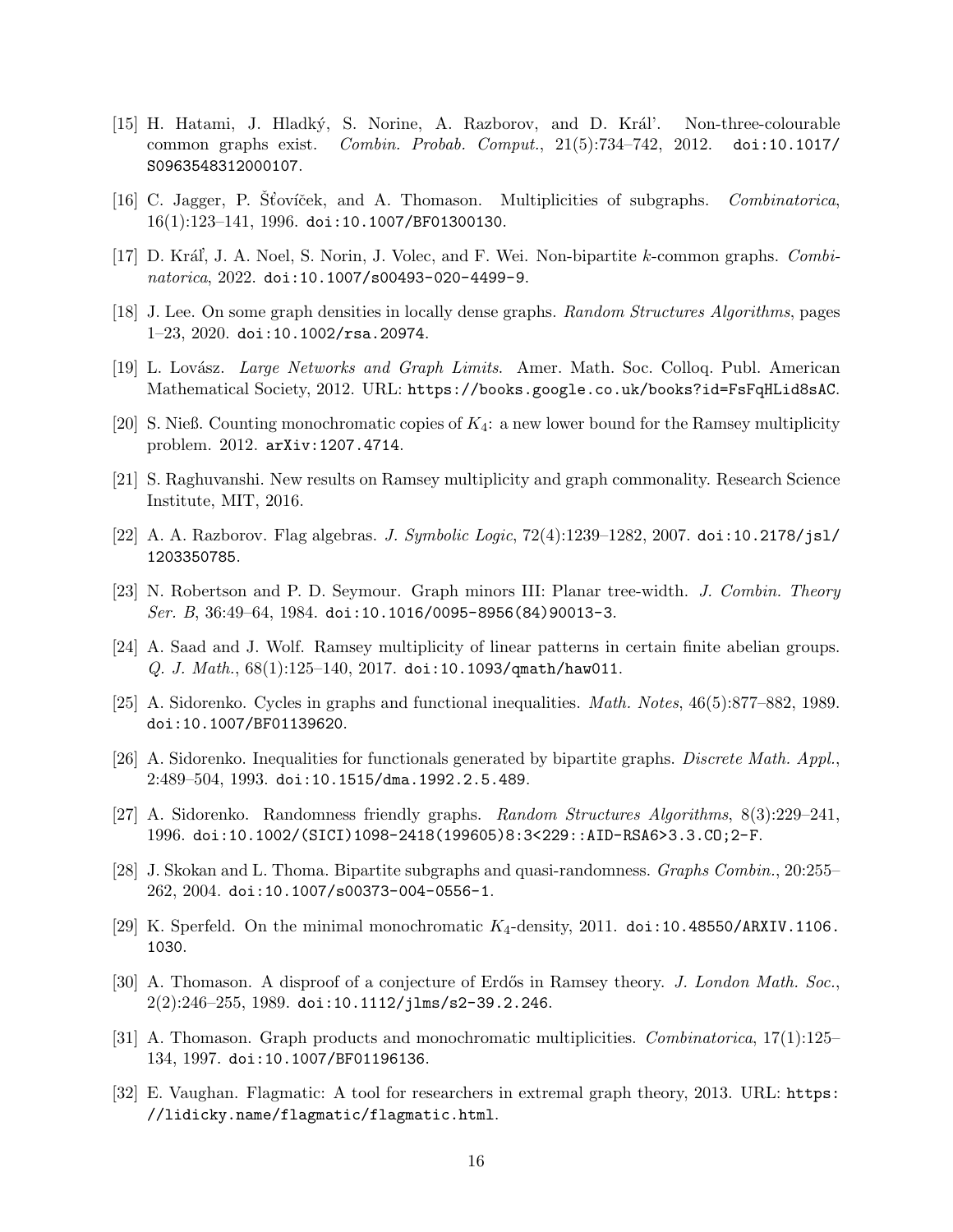<span id="page-16-0"></span>[33] J. Wolf. The minimum number of monochromatic 4-term progressions in  $\mathbb{Z}_p$ . J. Comb., 1:53–68, 2010. [doi:10.4310/JOC.2010.v1.n1.a4](https://doi.org/10.4310/JOC.2010.v1.n1.a4).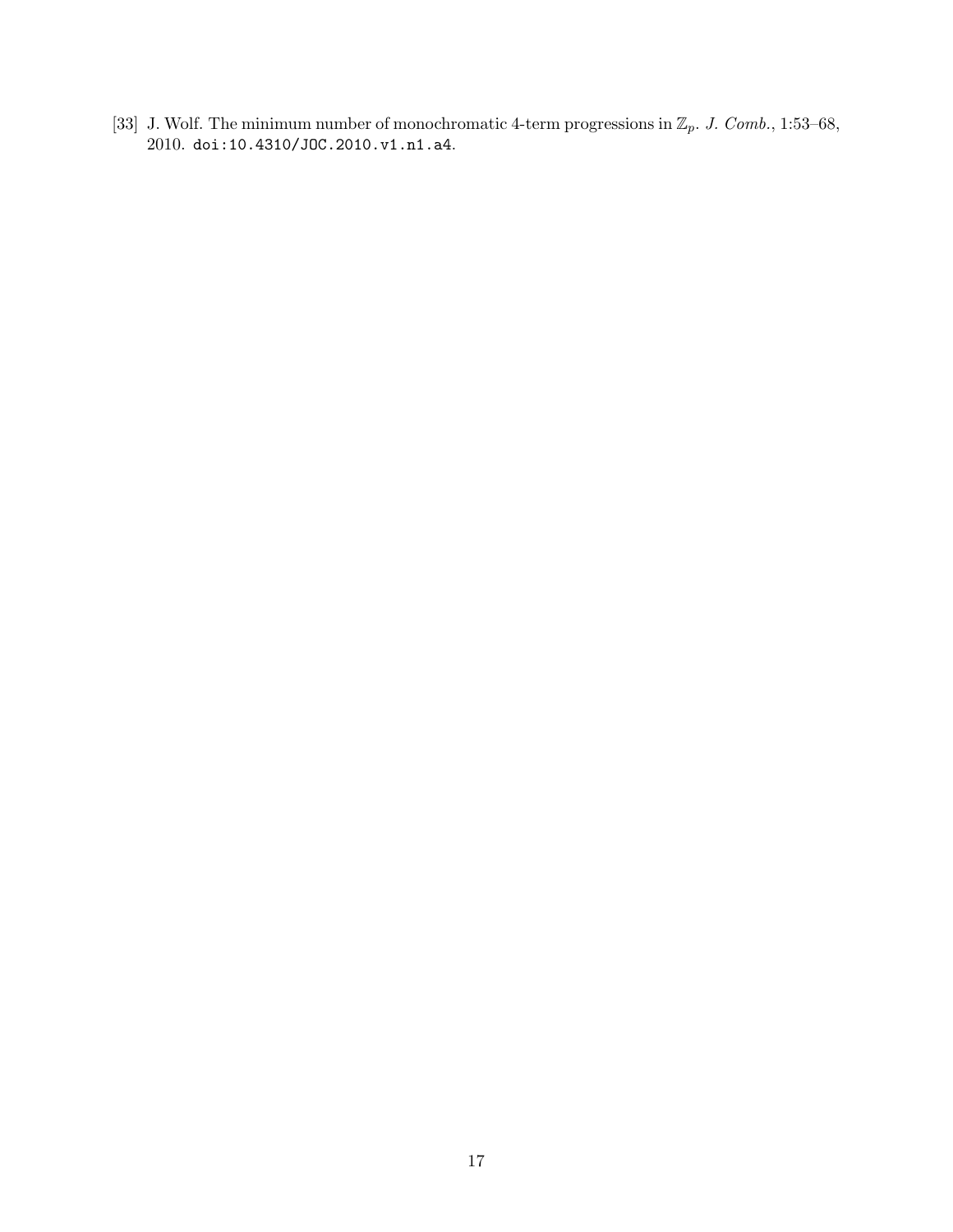### A Proof of commonality of  $H_3$  and  $H_4$

We present proofs of the inequalities  $m_{H_3}(W) \ge 2^{-5}$  and  $m_{H_4}(W) \ge 2^{-6}$  for all graphons W, where  $H_3$  and  $H_4$  are depicted on Figure [3.](#page-2-0) The proofs were obtained with a computer assistance using libraries CSDP [\[3\]](#page-14-12) and QSOPT [\[2\]](#page-14-13).

Firstly, the following three subgraph density expressions will evaluate to a nonnegative number for every graphon  $W$  due to the commonality of the corresponding graphs:

(1)  $465 \cdot (m_{H_1}(W) - 2^{-5})$ , (2)  $465 \cdot (m_{H_2}(W) - 2^{-5})$ and (3)  $48 \cdot (m_{C_5}(W) - 2^{-4})$ .

Moreover, each of these expression will be written as a linear combination of 5-vertex induced subgraph densities; recall that  $\tau_H(W)$ , the induced density of H in W, is defined as follows:

$$
\tau_H(W) := \mathbb{E}\left[\prod_{ij \in E(H)} W(x_i, x_j) \prod_{ij \notin E(H)} (1 - W(x_i, x_j))\right].
$$

As we aim to exploit the symmetry of the colours in Ramsey multiplicity, we let  $f(\tau_H(W)) :=$  $\tau_H(W) + \tau_{\overline{H}}(W)$  for every graph H and extend f linearly to formal linear combinations of graphs.

Let  $P_{ab}(W)$  be the probability measure on  $[0, 1]^2$  which, given a graphon W, corresponds to a uniformly sampled pair  $(a, b)$  that induces an edge. Let  $T_{\emptyset}(W)$  and  $T_{bc}(W)$  be the probability measures on  $[0,1]^3$  that correspond to sampling  $(a, b, c)$  inducing an independent set and a singleedge graph {bc}, respectively. We consider the following 13 density expressions represented as sum-of-squares (we note that  $(6)$  and  $(7)$  were suggested by a computer search):

$$
(4) \quad 10 \cdot f \left(\underset{T_0(W)}{\mathbb{E}}\left[\left(\mathbb{P}\left[x \in \bigcap_{z \in \{a,b,c\}} N_z\right] - \mathbb{P}\left[x \notin \bigcup_{z \in \{a,b,c\}} N_z\right]\right)^2\right]\right),
$$
\n
$$
(5) \quad 10 \cdot f \left(\underset{T_0(W)}{\mathbb{E}}\left[\left(8 \cdot \mathbb{P}\left[x \notin \bigcup_{z \in \{a,b,c\}} N_z\right] - 1\right)^2\right]\right),
$$
\n
$$
(6) \quad 30 \cdot f \left(\underset{T_{bc}(W)}{\mathbb{E}}\left[\left(2 \cdot \mathbb{P}[x \in N_b \Delta N_c] + 3 \cdot \mathbb{P}\left[x \in (N_b \Delta N_c) \setminus N_a\right]\right)^2\right]\right),
$$
\n
$$
(7) \quad 30 \cdot f \left(\underset{T_{bc}(W)}{\mathbb{E}}\left[\left(2 \cdot \mathbb{P}[x \in N_b \Delta N_c] - 7 \cdot \mathbb{P}\left[x \in (N_b \Delta N_c) \setminus N_a\right]\right)^2\right]\right),
$$
\n
$$
(8) \quad 30 \cdot f \left(\underset{T_{bc}(W)}{\mathbb{E}}\left[\left(\mathbb{P}\left[x \in \bigcap_{z \in \{a,b,c\}} N_z\right] - \mathbb{P}\left[x \notin \bigcup_{z \in \{a,b,c\}} N_z\right]\right)^2\right]\right),
$$
\n
$$
(9) \quad 30 \cdot f \left(\underset{T_{bc}(W)}{\mathbb{E}}\left[\left(\mathbb{P}\left[x \in \bigcap_{z \in \{b,c\}} N_z \setminus N_a\right] - \mathbb{P}\left[x \notin \bigcup_{z \in \{a,b,c\}} N_z\right]\right)^2\right]\right),
$$
\n
$$
(10) \quad 30 \cdot f \left(\underset{T_{bc}(W)}{\mathbb{E}}\left[\left(\mathbb{P}\left[x \in (N_b \Delta N_c) \setminus N_a\right] - 2 \cdot \mathbb{P}\left[x \notin \bigcup_{z \in \{a,b,c\}} N_z\right]\right)^2\right]\right),
$$
\n
$$
(11) \quad 30 \cdot f \left(\underset{T_{bc}(W)}{\mathbb{E}}\left[\left(\mathbb{P
$$